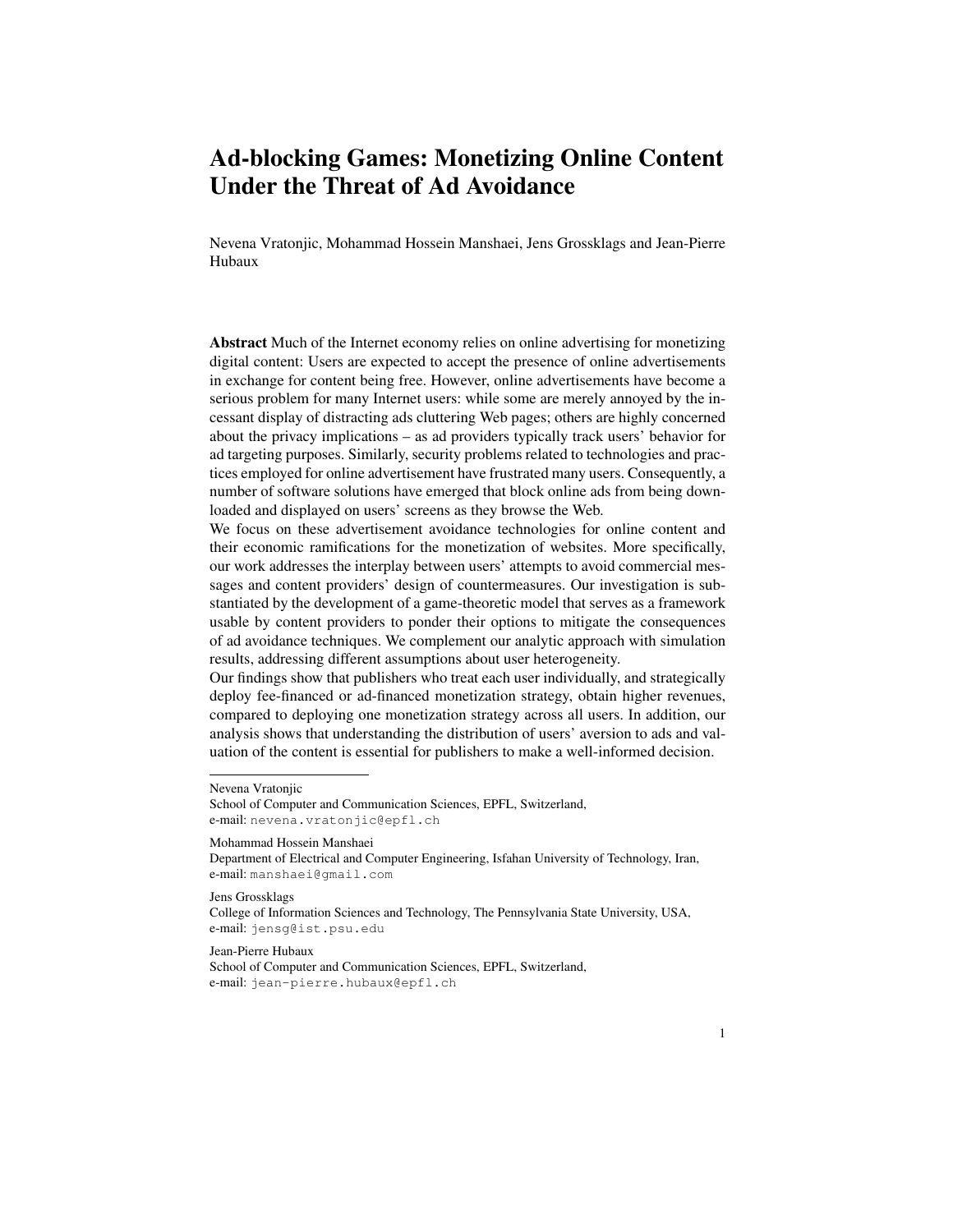## 1 Introduction

*It is difficult to produce a television documentary that is both incisive and probing when every twelve minutes one is interrupted by twelve dancing rabbits singing about toilet paper. (Rod Serling, 1997)*

Consumers and content providers have a love-hate relationship with advertisements. In the area of online news sites, 81% of a surveyed consumer sample report the acceptance of the presence of online advertising in exchange for content being free. At the same time, 77% state that they would hardly ever click on these ads [36]. More significantly, across all media channels, 69% say they are "interested in products and services that would help them *skip* or *block* marketing [40]."

Each media genre is affected with its own specific advertisement circumvention challenges. During TV commercial breaks, watchers can leave the room to do small chores. Ads in video recordings can be manually skipped with fast-forwarding or are automatically marginalized with advanced functions of digital video recorders (e.g., TiVo) and VCRs [27]. This trend has accelerated with the availability of Home Theater PC systems such as Windows Media Center, SageTV Media Center and MythTV where available third-party add-ons allow consumers to conveniently skip ads (e.g., Comskip and ShowAnalyzer). In telemarketing, consumers are able to screen calls with CallerID or utilize software tools that act on their behalf (e.g., Telemarketing Blocker). Further, regulatory intervention can have a significant impact, for example, with the US Do-Not-Call list that upon registration allows consumers to opt out from unsolicited telephone marketing calls [47].

We focus on advertisement avoidance technologies for Web content and their economic ramifications. In the past few years, a number of effective software solutions have emerged of which the most prominent is perhaps the Adblock Plus third-party extension for the Firefox browser family [17, 39]. According to up-todate statistics provided by Mozilla, Adblock Plus has been downloaded over 128 Million times since July 2006, and has an active daily user base of about 14 Million consumers. Further, it is also among the most popular add-ons for the Google Chrome browser with more than 100,000 weekly installs. Observers from the advertising business have predicted that the "importance of Adblock is its potential for extreme menace to the online-advertising business model [20]". However, many other technology options exist to block ads.

The emergence of behavioral advertisement and the associated increase in advertisers' incentives for user tracking, has led to what some observers call a "data collection arms race" (see, for example [10]). Most recently, Google's proposed changes to its privacy practices that would allow for more pervasive user data aggregation have refreshed privacy concerns in consumers' minds (see, for example [13]). And consumers object to such practices [31, 44]. However, in absence of truly effective *and* wide-spread technologies to opt-in/opt-out from tracking and the later usage of such information for advertisements, consumers only have the option to decide on their own personal mix of avoidance technologies. For example, while consensus for a powerful and broadly applicable Do Not Track mechanism is still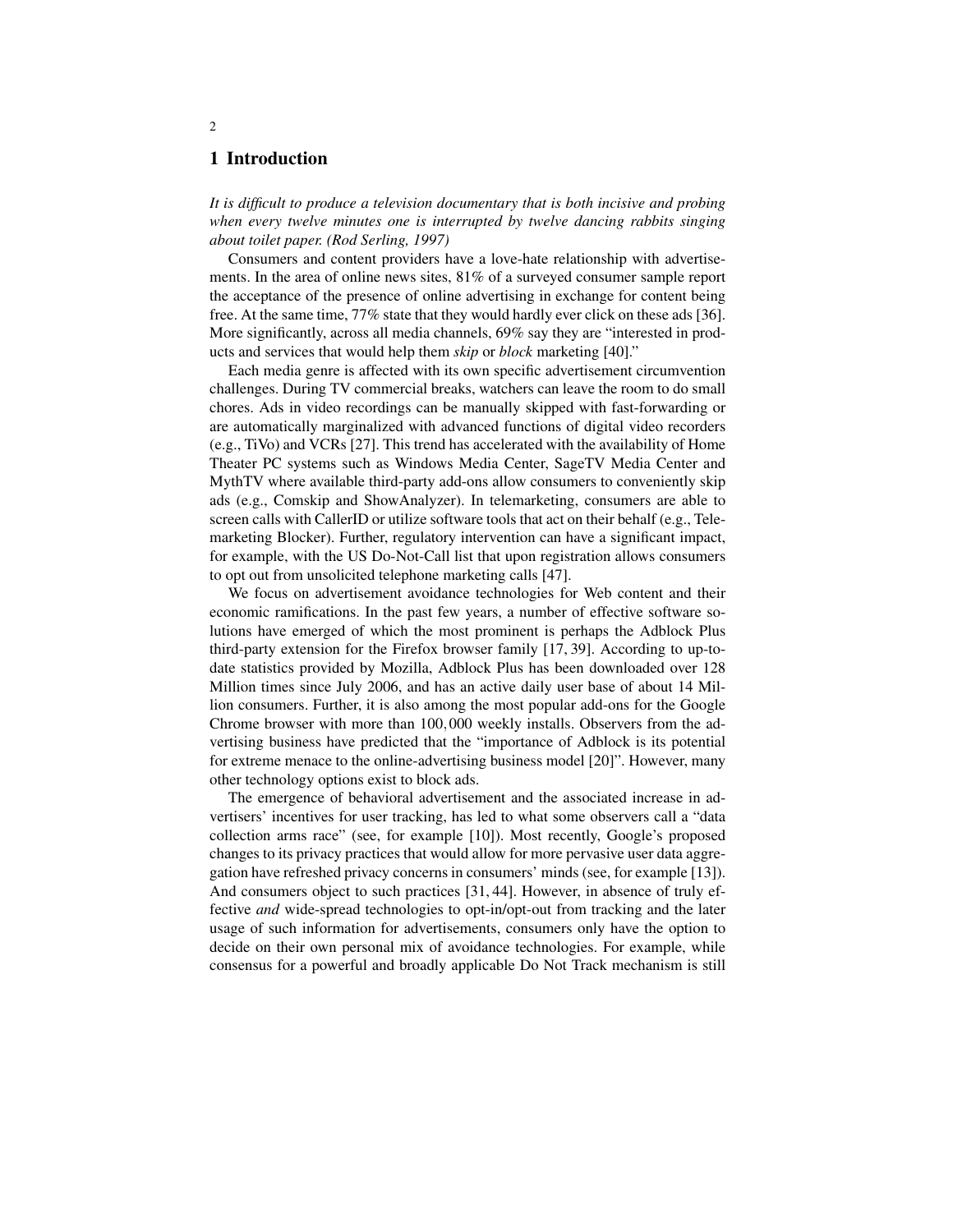absent, some users may seek to disable scripting languages, Flash or cache cookies.<sup>1</sup> Others may use advanced privacy-enhancing technologies such as Tor just for the purpose of evading such commercially-motivated tracking. Finally, to be effective, avoidance of tracking does frequently necessitate also the blocking of the display of ads since ad campaigns almost always involve some form of campaign management tools. While this is trivially necessary to allow for ad-related payment flows, consumers cannot easily distinguish between different degrees of tracking severity.

So far, the impact of the circumvention of online tracking and advertisements has been moderated by the overall growth of the market for Internet commercials. The Interactive Advertising Bureau estimates that through the first half of 2011, online advertising in the United States totaled \$12.1 billion and has grown by 11 percent compared to the same time frame in the previous year [35]. Nevertheless, many content sites suffer from the burden of ad-blockers, in particular, if they cater to a technology-savvy audience (see, for example, [23]). The search for an adequate response to this threat has so far proven inconclusive. In particular, monetization approaches do not only have to be economically sensible, but need to be accompanied by technically sound implementations. So far, ad-block deterrence solutions have been notably absent from the marketplace, even though the cost of development and deployment of simple approaches would be very manageable. In fact, as the majority of ad-blocking solutions are based on filtering out elements whose URLs contain keywords like ad or click, omitting these keywords would make existing ad-blocking tools ineffective. In addition, existing tools cannot automatically detect URLs likely to be advertisements. Therefore, if publishers start using different keywords, ad-blocking systems would not work [39].

The stakes described in this paper are very high and are relevant beyond the discussions about the effectiveness of marketing or commercial mechanisms. In fact, the popularity of Adblock-style add-ons represents only the tip of the iceberg, as many related challenges are consuming the attention of content producers. For example, applications such as Flipboard allow users to conveniently grab pictures and articles from many different content resources to display them in a variety of userdefined formats, and ads may be left behind (or are replaced).

Our work studies in detail and in a quantitative manner the implications of a (likely to happen) growing usage of ad blocking techniques and addresses the economic justification for effective countermeasures concerning ad avoidance. To achieve that goal, we develop a game-theoretic model that takes into account the most relevant parameters, identifies different canonical options (strategies) that the content providers and the users can choose from and forecasts the most likely outcome of such situations. The models we provide rely on Subgame Perfect Nash Equilibria (SPNE) and on Perfect Bayesian Nash Equilibria (PBNE). We complement our analytic approach with simulation results by addressing different assumptions about user heterogeneity. We make "common sense" assumptions in terms of cost and show that in general, content providers are better off when they make use

<sup>&</sup>lt;sup>1</sup> It is unlikely that a meaningful compromise on Do Not Track will be reached quickly. See, for example, the counter-arguments on such technology brought forward by leading content providers [6].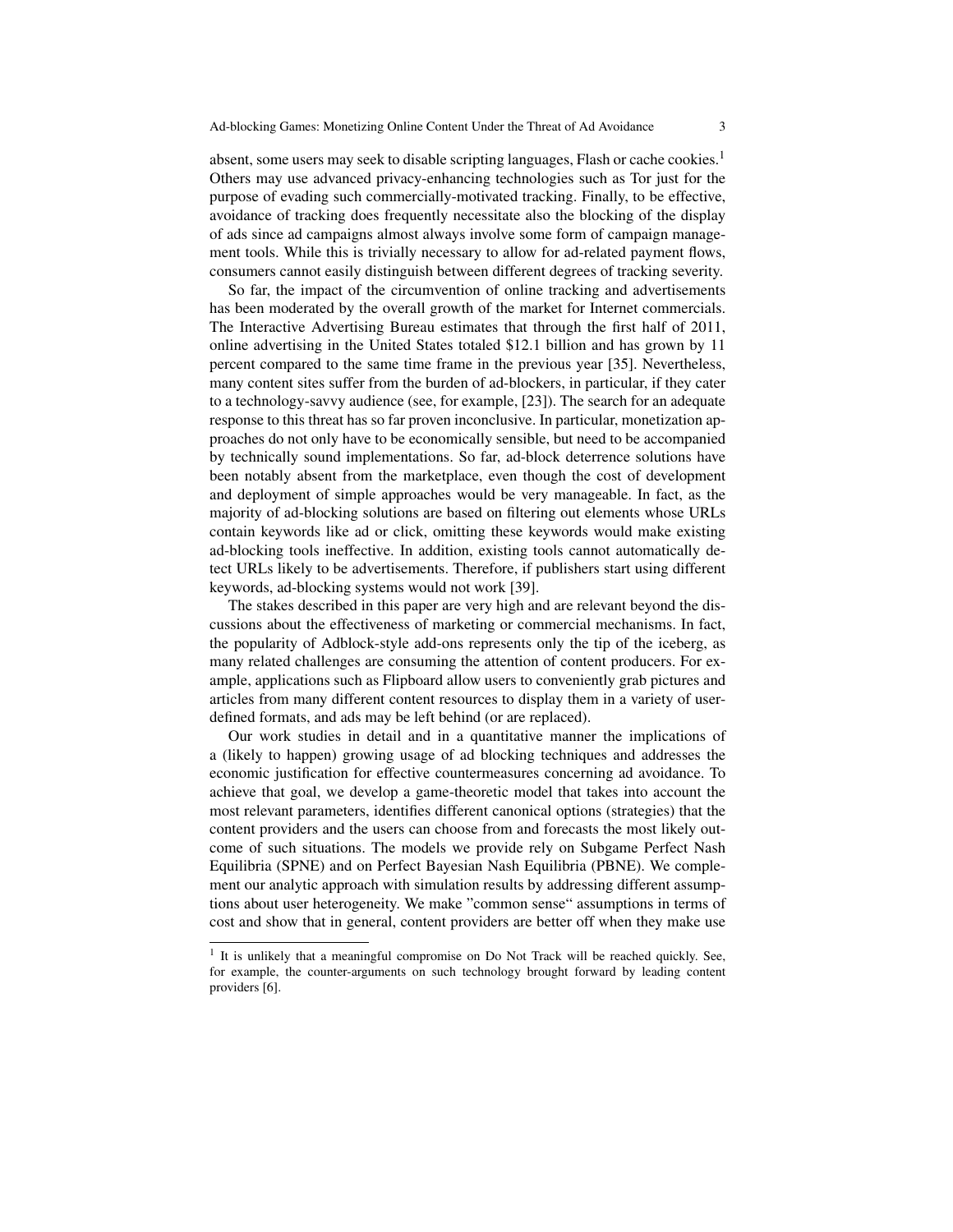of a "mixed approach", namely when they simultaneously rely on fee-funded and ad-funded monetization strategies.

Closely related to our work is an economic model by Tåg [43]. Content providers decide whether to offer to users a subscription option that eliminates advertisements. By increasing the amount of advertisements to non-subscribers, the content provider can further increase the differentiation between these options. In another model, Shah accounts for ad avoidance technologies [37]. Users may invest in ad avoidance options but will still see a certain fraction of the commercials. A content provider can make use of this fact by optimally differentiating the amount of advertisements catered to the two groups (i.e., users with and without ad avoidance products). In a two-sided market model, Anderson and Gans similarly show that content providers may increase the number of advertisements to those users who do not invest in avoidance technologies [16].

In our model, we explicitly consider the limited information aspects related to advertisement avoidance and its detection. As a result, content providers must invest in detection technologies to be able to distinguish between consumers that utilize ad-blocking and those who do not engage in such activities.

Further academic works on advertisement circumvention have been undertaken in the context of "old media" from an empirical perspective (e.g., about video recording technologies) or address the problem from a legal or ethical perspective [27, 41, 45, 48].

Additional recent work has been focused on improvements of the mechanisms for ad allocations and techniques to lower the impact of manipulation by malicious actors. See, for example, research papers on ad auctions (e.g., [22, 46]) and click fraud [30, 32].

The paper is structured as follows. In Section 2, we introduce the reader to background information relevant to the problem area of ad avoidance. After briefly laying out the roadmap for our analysis in Section 3, we delve into the details of our gametheoretic models in Section 4. Our simulation results follow in Section 5, before we end with concluding remarks.

# 2 Background

In this section, we discuss the drivers of consumer resistance to advertisements and their propensity for ad blocking. We also review existing technologies for ad avoidance and approaches by website owners to detect blocking software.

# *2.1 Why do consumers block ads?*

Previous research has studied a variety of ad avoidance behaviors such as eliminating, ignoring or quickly flipping past commercial messages [42]. Graphical and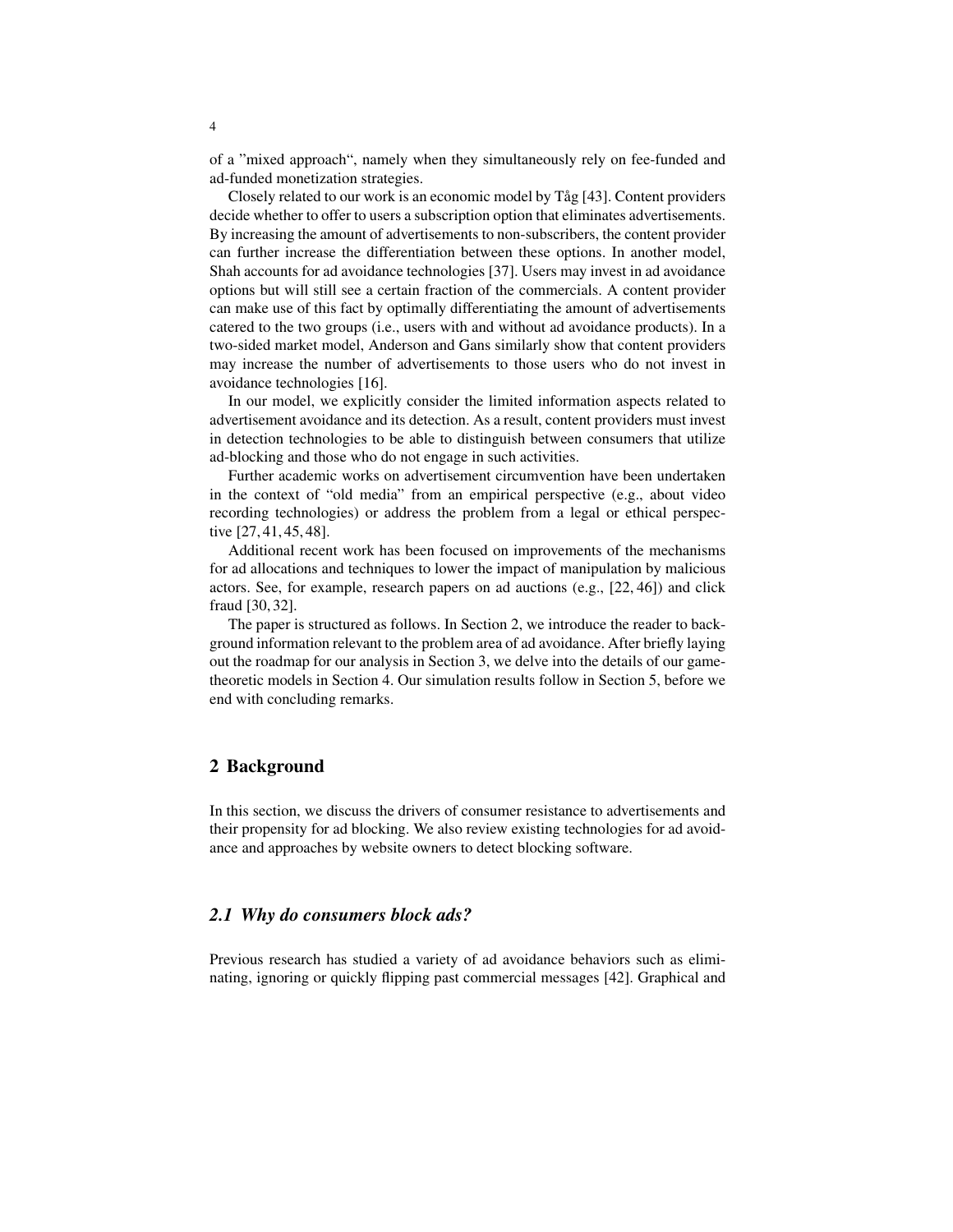auditory stimuli are frequently considered annoying or unconvincing, irrespective of the actual information content [42]. Online ads are more likely to be avoided if consumers hold expectations of a negative experience, are generally skeptical towards the advertising messages or contest their relevance [29]. Further, if a user perceives an interruption in her primary interaction objective or considers ads to clutter her workspace, marketing messages are more likely to be blocked or ignored [19]

Further, sophisticated online advertising approaches such as personalized, behavioral or targeted delivery mechanisms rely on the collection and use of data about users' Web interactions. Different studies have documented users' misgivings and privacy concerns about these practices. For example, in an interview study of 1000 adult consumers, 66% objected to tailored ads [44]. Due to the pervasiveness of these concerns, (self-)regulatory and technical proposals are under consideration, e.g., that would allow users to opt-out from such data collection practices by signing up for a Do-Not-Track list [21]. At the same time, users may attempt to block advertisements altogether when suspecting that they are triggered by the tracking of their online trails.

A survey of 1543 AdBlock Plus users further evidenced that privacy and security concerns are major factors to select this application [34]. Avoiding distractions and improving website load time performance, however, are the dominating reasons. Interestingly, the lowest score of importance was given to ideological reasons. See Table 1 for the full results [34].

| <b>Reasons</b>                             | No Opinion | <b>Not</b> | $ \text{Somewhat} $ Important<br>Important Important |       |
|--------------------------------------------|------------|------------|------------------------------------------------------|-------|
| Distracting animations and sound           | $4.3\%$    | 5.6%       | $15.6\%$                                             | 74.5% |
| Offensive/inappropriate ad content         | 8.0%       | $20.1\%$   | 23.3%                                                | 48.6% |
| Reduce page load time and bandwidth use    | 5.7%       | $10.1\%$   | 22.6%                                                | 61.6% |
| Missing separation between ads and content | $13.2\%$   | 11.5%      | 27.5%                                                | 47.8% |
| Privacy concerns                           | 8.3%       | $9.9\%$    | 27.5%                                                | 54.3% |
| Security concerns                          | 8.0%       | $9.7\%$    | $26.1\%$                                             | 56.3% |
| Ideological reasons                        | 20.2%      | 32.0%      | 24.2%                                                | 23.7% |

Table 1 Survey results: Why do consumers use Adblock Plus?

## *2.2 What technologies are involved?*

Ad-blocking tools prevent online ads from being downloaded and displayed on users' screens as they browse the Web. They can also be considered privacy tools as some forms of online tracking (e.g., via cookies) can be evaded. Typically, adblocking tools are available as free downloadable plug-ins and exist for several Web browsers. For example, AdblockPlus is open-source and maintained by an international community of voluntary helpers. Internet Explorer 9 includes a directly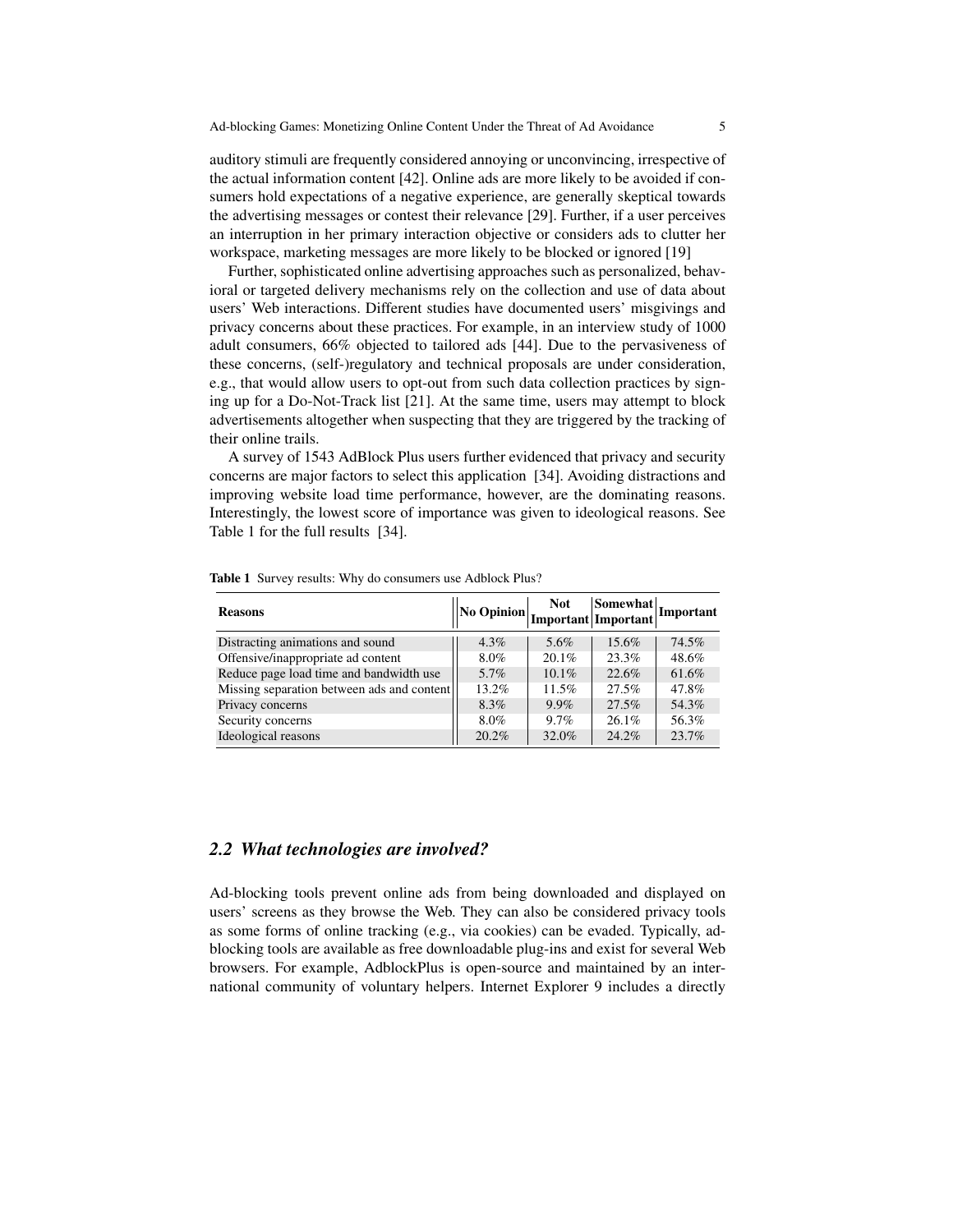embedded functionality primarily used for *tracking protection*, but also allows to block some unwanted content.

Ad-blocking tools rely on two mechanisms to block ads: (i) Prevent loading elements whose URLs match *filter rules* used to declare elements as ads, and (ii) Hide page elements that match a Cascading Style Sheets (CSS) selector. Users may subscribe to different community-generated filter lists or manually specify filtering rules themselves. They can also decide to allow loading of some elements of a page or to turn-off ad-blocking on specific pages or websites. However, this feature is not widely used among Adblock users [34].

Ad-blocking causes revenue loss for advertisers and ad networks but it has the most significant impact on websites whose business model is based on online advertising. The majority of websites today rely on ad revenue, whereas only a few websites have successfully implemented subscription and membership based systems for revenue. Therefore, it is understandable that site operators might want to discourage or thwart ad-blocking. In particular, a website may be able to detect the use of ad-blocking tools with a JavaScript that executes after the page has been loaded and verifies that the ads are indeed displayed. Then, the website may take one of the following countermeasures: (i) inform users about adverse effect of ad-blocking on the website and ask them to turn it off; (ii) prevent users from accessing the content unless they disable ad-blocking; (iii) embed ads in a way that ad-blocking filters cannot easily differentiate ads from content; (iv) tie the functionality of websites to the download of ad elements; and (v) offer users to pay subscription fees for ad-free content.

Both the blocking of ads and measures against blocking currently come at a very low cost. The former requires the user to install a browser plug-in and subscribe to filter lists. As for detecting ad blockers, the required JavaScript code is easily available online.

# 3 Analysis Overview and Assumptions

We propose a game-theoretic model of the informational consequences of consumer's ad circumvention and website owner's detection of these practices. In our analysis, we model the strategic interactions between a generic website *W* and a user *U* and we iteratively consider the following three cases: (i) without the presence of ad blocking and ad circumvention detection technologies; (ii) with ad blocking but no detection, and (iii) where both technologies are available to consumers and website owners, respectively.

A key assumption we make is that the website owner attempts to analyze users *individually*. A number of technologies exist to implement various forms of conditional content and ad delivery (see, for example, [26]) ranging from tailoring a website's appearance to the type of browser and operation system in use by the consumer. Note that the individualized analysis does not necessarily translate into unique monetization strategies for each user.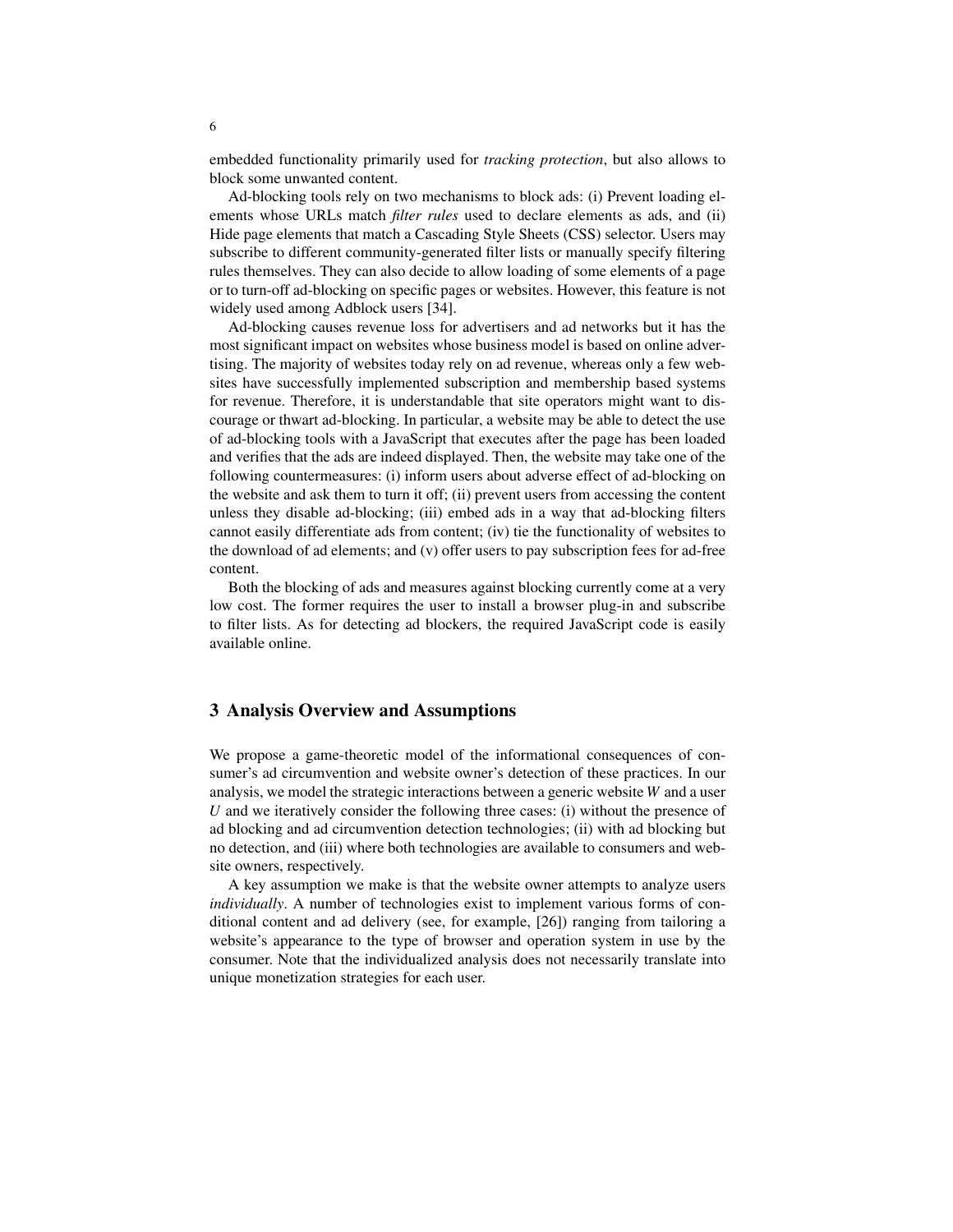Website owners can utilize two canonical types of monetization strategies in response to a particular user: either employ advertisement financed content delivery or propose a micropayment for access to content (as a representative subcase of a wider range of payment-based strategies, such as subscriptions). The consideration of micropayments for newspaper content is extremely timely. Not only has the debate about micropayment schemes for news and other digital content been fought very passionately over the last few years [28, 38]; But from an actual deployment point of view, easy-to-manage systems are now available, for example, One Pass from Google [7] or PayPal for Digital Goods [14]. And consumers seem more willing than ever to accept small charges in response for immediate content or entertainment needs [38].

We further assume that the website owner is aware of the user's valuation of content, for example, because of the cooperation with advertisement networks, inference about the resources the user is trying to access or previous interactions. In practice, websites work on obtaining such information and use it to, for example, compute appropriate prices for their services or content (e.g., New York Times' subscription price is based on the estimates of readers' valuations of the content, which is set such that the current paywall system should be accepted by a certain fraction of their readership [8]). Our analysis can also be easily extended to introduce uncertainty about user's content preferences from the content providers' perspective.

Not all aspects about user behavior are immediately observable without sophisticated detection technologies. In particular, the website owner cannot easily deduce whether the consumer is taking advantage of ad blocking technologies. This is especially the problem in the impression-based ad revenue model, in which the website obtains ad revenue for each ad displayed to its visitors. For example, if the feedback cycle between the ad network and the content provider is not real-time then payoff consequences of ad avoidance are only realized at a later time. In the click-based ad revenue model, a website gets paid for users' clicks that get reported to the ad network, thus perhaps enabling more direct and immediate control. The absence of signals may indicate to ad networks (and websites) a change in the user's behavior (e.g., use of AB software). The website can mitigate this information disadvantage by investing in technologies to detect ad avoidance. In this work, we focus on impression-based ad revenue model and we note that the similar analysis can be provided for the click-based ad revenue model.

Based on these assumptions, we model each website visit as a sequential game between the two players, a website *W* and a user *U*, to highlight the informational and strategic aspects of the interactions. We represent the different cases as game trees (see Figures 1 and 2) with the notation provided in Table 5, on page 24. In each game, the players can choose from the corresponding strategy sets, *S<sup>W</sup>* and *S<sup>U</sup>* , and the payoffs achieved at the end of the game are represented in a format  $(P_W, P_U)$ , where  $P_W$  and  $P_U$  are total payoffs of *W* and *U*, respectively.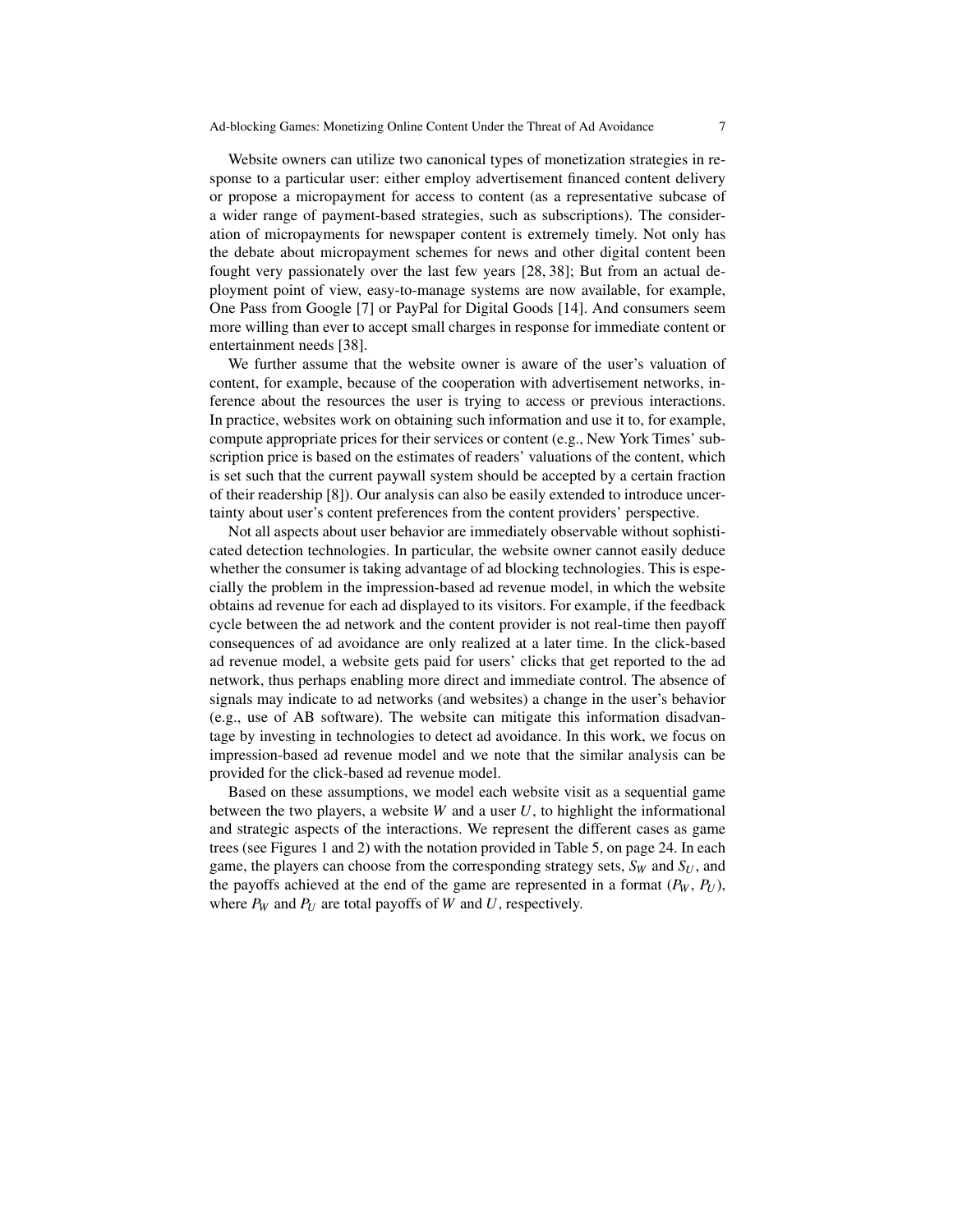### 4 Game-theoretic Models

In this section, we introduce game-theoretic models that capture strategic interactions of a website and a user. For each model, we present analysis methodology and the obtained results.

# *4.1 Model 1: No Blocking and No Detection*

We want to introduce the reader to our approach by first proposing a relatively trivial basic model of the interaction between website owners and consumers in which no ad-blocking or detection technologies are used by users and the website, respectively. Afterwards, we will slowly increase the complexity of the model to account for ad avoidance and countermeasures.

#### 4.1.1 Model Setup: An Extensive Form Game with Complete Information

The content provider selects between fee-financed (e.g., micropayments) and adfinanced monetizing scheme for his content (denoted by *FF* and *AF*, respectively). If presented with a website that solicits a fee to access its content, users can elect to transmit a payment, *P*, or to deny payment and forfeit access, *N*. The website owner will either earn positive revenues from the ad impression, *r<sup>i</sup>* , or from the micropayment, *s*. The consumer receives a benefit, *b*, from accessing the content and pays either the fee, *s*, or has a cost *c* due to accepting ads. The subscription fee *s* is determined by the content provider and it is the same for all the users, because it has been shown that price discrimination is not economically optimal for providers [15] and because of users' protest (e.g., case of Amazon [3]). Determining the optimal price is not the goal of this work, but is certainly noteworthy to explore. The cost *c* captures all the negative aspects of receiving ads from the users' point of view (summarized in Table 1). Figure 1 summarizes the characteristics of the basic model.

#### 4.1.2 Analysis Methodology: Subgame Perfect Nash Equilibrium

The model in this section belongs to the class of *perfect and complete information extensive form* games. In these games, each player always knows the previous moves of all players when he has to make his move. In [24], it is proven that every finite extensive-form game of perfect information has a pure-strategy Nash equilibrium. Let us first define *Subgame Perfect Nash Equilibrium* (SPNE) that is a refinement of a Nash equilibrium used in dynamic games. In game theory, a strategy profile is a subgame perfect Nash equilibrium if it represents a Nash equilibrium of every sub-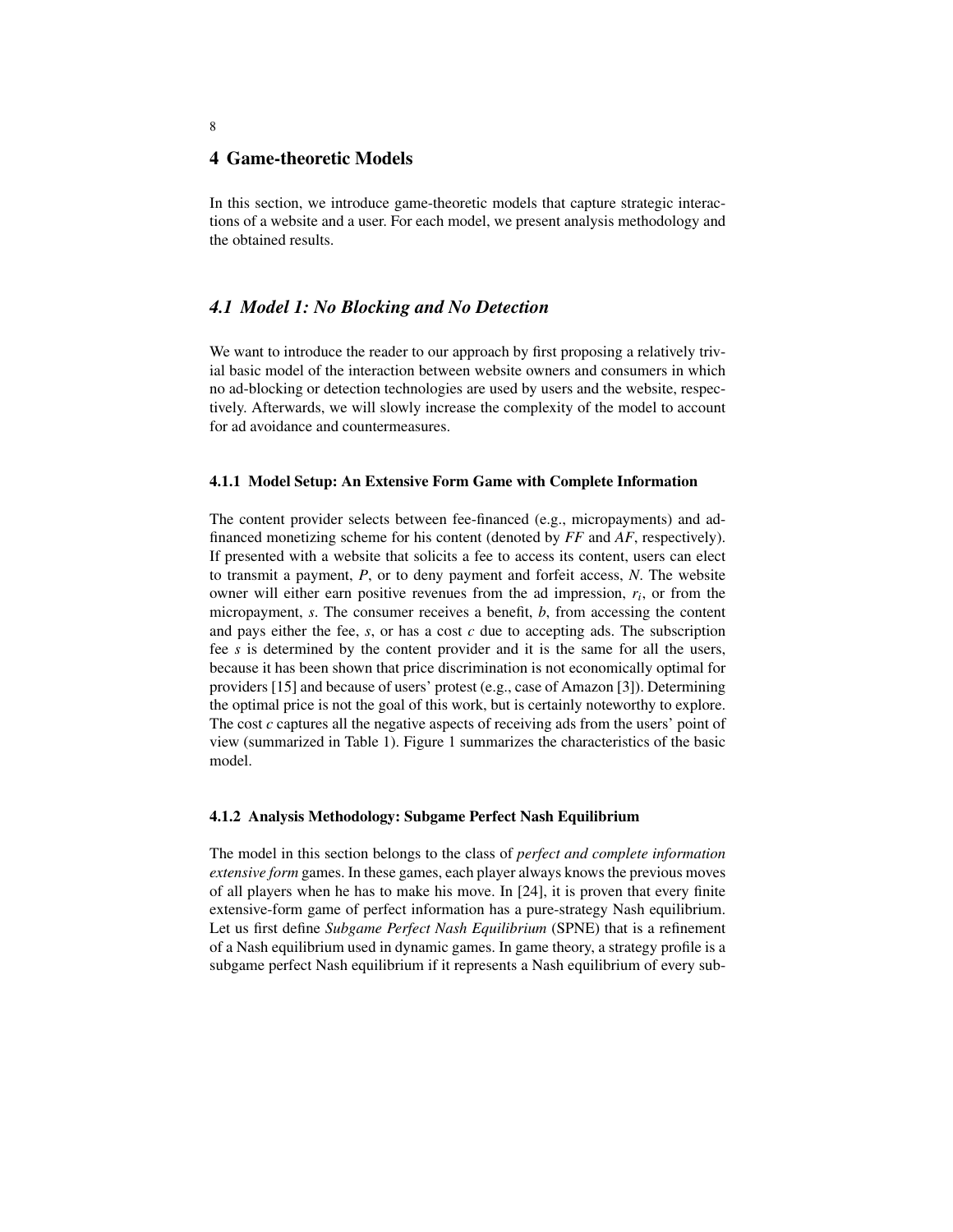

Fig. 1 Model 1 - Game tree for the basic model with no blocking and no detection.

game of the original game. A common method for determining SPNE is *backward induction* and we apply it in our analysis.

*Backward induction* can be applied to any finite game of perfect information. This technique eliminates incredible equilibria and assumes that: (i) the players can reliably forecast the behavior of other players and (ii) the players believe the other players can do the same. In the game defined by Figure 1, the user knows that he is the player that has the last move. Hence, for each possible move of the website the user selects his best response. For example, if the website plays *FF*, the user concludes that with move *P* he obtains the best payoff if and only if  $b > s$ .

Now we consider how the website chooses his best strategy, by using backward induction. Let us assume that  $b > s$ . In this case, the website knows that if he selects *FF*, then the best response for the user is to play *P*, which results in the payoff of *s* for the website. However, if the website uses *AF*, its payoff would be equal to  $r_i$ . Hence, the best response of the website is *FF*, if  $s > r_i$ . In summary, if  $b > s$ and  $s > r_i$  strategy profile (*FF,P*) is the SPNE of the game in Figure 1. Table 4 summarizes all possible SPNE of the defined game.

#### 4.1.3 Results

Following this methodology, Table 4 summarizes all possible SPNE of the defined game, considering different values of game parameters.

Table 2 SPNE of Game Model 1.

| $b > s \frac{s > r_i \text{ (FF, P)}}{s < r_i \text{ (AF, P)}}$ |         |
|-----------------------------------------------------------------|---------|
| b < s                                                           | (AF, N) |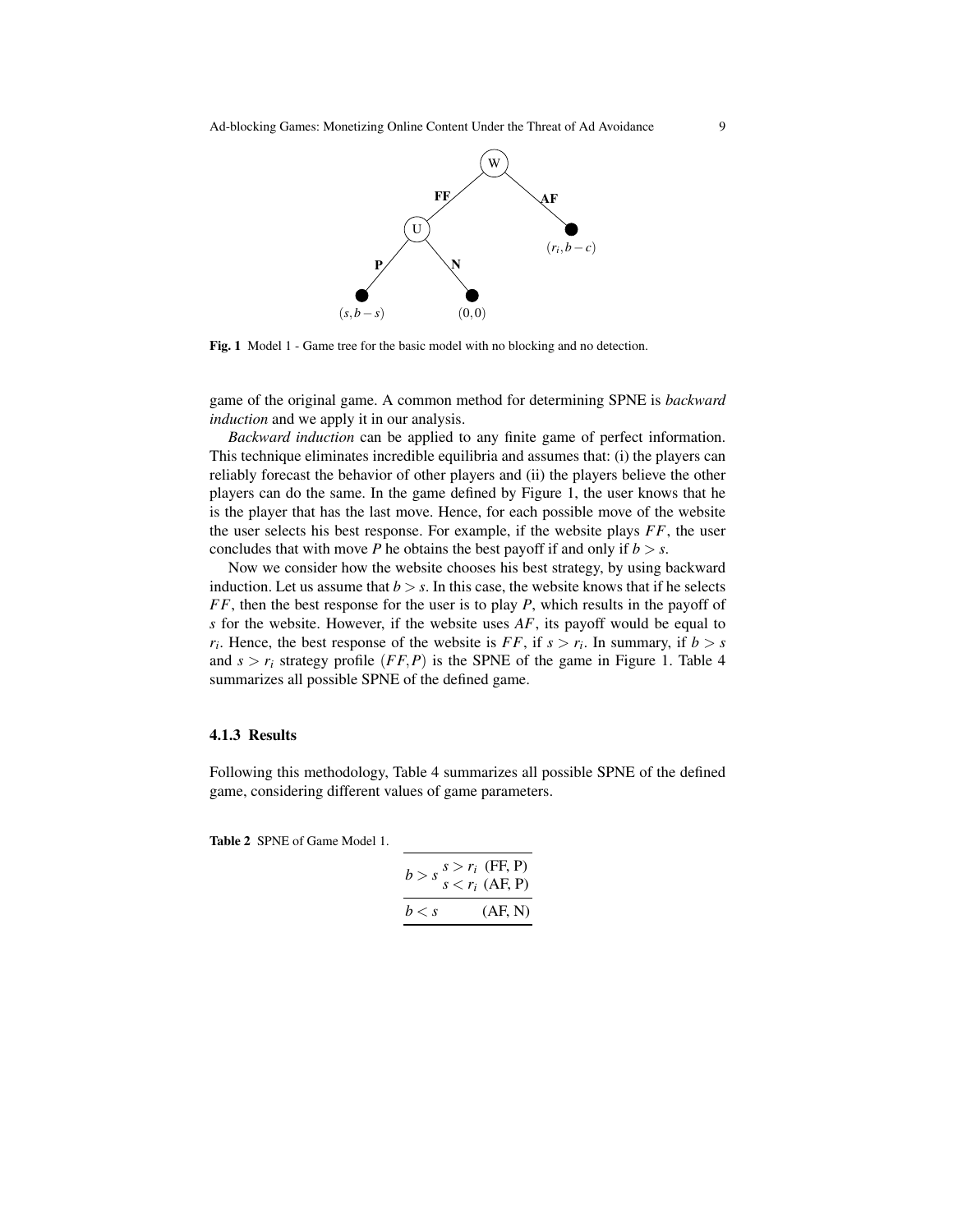It follows that a website owner would only implement fee-financed revenue scheme when users' value of the provided content is sufficiently high,  $b > s$ , and the expected ad-revenue does not exceed fee payments, *s* > *r<sup>i</sup>* .

The first condition is relatively difficult to assess for a large number of diverse users if the revenue policy cannot be set adaptively for each consumer. In contrast, the second condition allows for a more straightforward calculation - at least for an impression-based advertisement scheme. We address the impact of the heterogeneity of the user base in our simulations (Section 5).

### *4.2 Model 2: Blocking, Detection vs. No Detection*

In the following, we extend the analysis to include consumers having the opportunity to utilize ad-blocking software and website owners to potentially respond by investing in detection technologies. The expanded game is represented in Figure 2.



Fig. 2 Model 2 - Game tree for ad-blocking with and without detection technologies.

#### 4.2.1 Model Setup: An Extensive Form Game with Imperfect Information

owners are aware of the possibility of ad-blocking, but without an investment into Consumers now have the option to use an ad-blocker,  $B$ , at cost  $C_B$ , or to abstain from blocking ads, *A*, which does not incur any direct cost. We assume that website detection technologies, *NI*, are not able to differentiate between individuals with and without AB software and thus hold only *imperfect* information about the user's action and its payoff consequences. In contrast, when the website is equipped with detection technologies, DI, at cost *CD*, then the information barrier is resolved.

The informational consequences are easily discernible in Figure 2 by observing the dotted lines between information sets that indicate the website owner's uncertainty about the reached state in the game and the eventual outcomes. Website own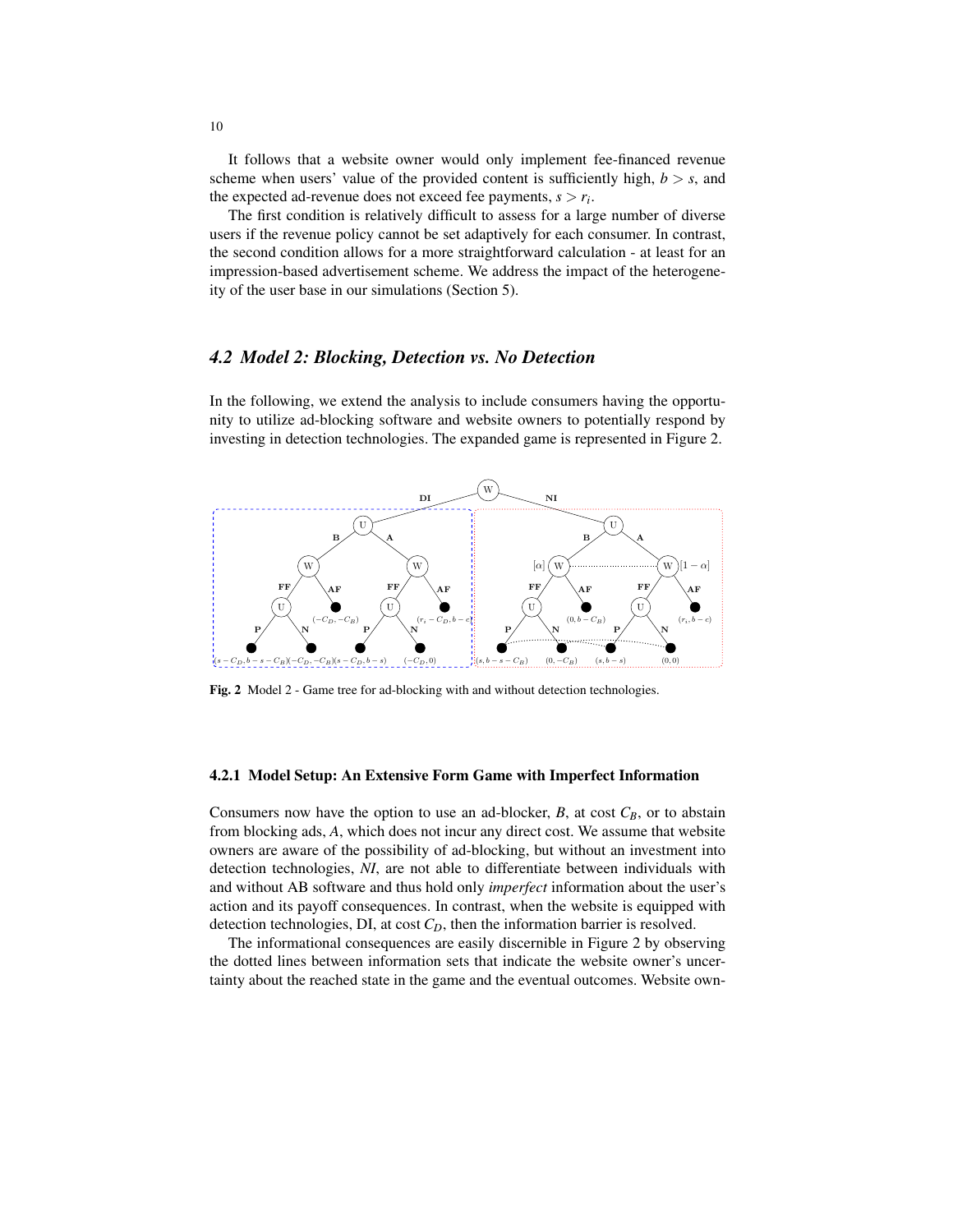ers have to formulate a probabilistic assessment  $\alpha$  of the reached state of the game, following the user's decision to block ads or to abstain.

We further break down the game into two subgames concerning the website owner's decision to invest or not into detection of AB software, as highlighted by the left and right boxes in Figure 2, respectively. The analysis of the lefthand side game in Figure 2 (i.e., when website plays *DI*) is similar to the calculation of SPNE, presented in Section 4.1.2. Using the same methodology we obtain SPNE of this game and present the obtained results later in Table 4.

#### 4.2.2 Analysis Methodology: Perfect Bayesian Nash Equilibrium

The subgame in the righthand side of the game in Figure 2 belongs to the class of *complete imperfect sequential* games, because one player does not have information about the opponent's action played in the previous stage of the game. In other words, the website owner does not know whether the user has already installed AB or not, when he wants to choose the charging mechanism for the website's content (i.e., use ad-financed or fee-financed mechanism).

In this section, we discuss the game-theoretic concept of the *Perfect Bayesian Nash Equilibrium* (PBNE) that helps us get an insight into the strategic behavior of players in such games. PBNE was developed in order to refine the Bayesian Nash equilibrium concept and remove implausible equilibria in sequential games [25]. More specifically, the concept of PBNE is defined by four Bayes requirements that eliminate unwanted subgame-perfect equilibria [33]. We discuss these requirements considering the defined game represented in the righthand side box in Figure 2.

**Requirement 1:** The player with the move must have a belief about which node in the information set has been reached by the play of the game. For example, in Figure 2 the website believes that the user installed AB with a probability of  $\alpha$ .

**Requirement 2:** At the PBNE strategy profile, players must be sequentially rational given the players' beliefs. A strategy profile is sequentially rational if and only if the expected payoff of the player who has the move at that information set is maximal given the strategies played by all the other players. For example, in Figure 2 the website should calculate its average payoff for playing *AF* and *FF*, given its belief  $\alpha$  and choose the strategy that maximizes its average payoff. Given website belief, the expected payoff from playing *FF* is  $\alpha \times s + (1 - \alpha) \times s = s$ . The expected payoff from playing *AF* is  $\alpha \times 0 + (1 - \alpha) \times r_i = (1 - \alpha)r_i$ . Hence if  $\alpha > \frac{r_i - s}{r_i}$ , the website plays *FF* to be sequentially rational.

Requirement 3: The player must update his belief at the PBNE to remove implausible equilibria of BNE on the equilibrium path. These beliefs are determined by Bayes' rule and the players' equilibrium strategies. In other words, players should first calculate the equilibrium paths of the complete perfect information game. If the calculated strategy that satisfies sequential rationality is on the equilibrium path, there is no uncertainty for the player at the PBNE (i.e.,  $\alpha$  equals 0 or 1).

Requirement 4: Finally, the belief should be updated considering the sequential rationality and players' equilibrium strategies where it is possible.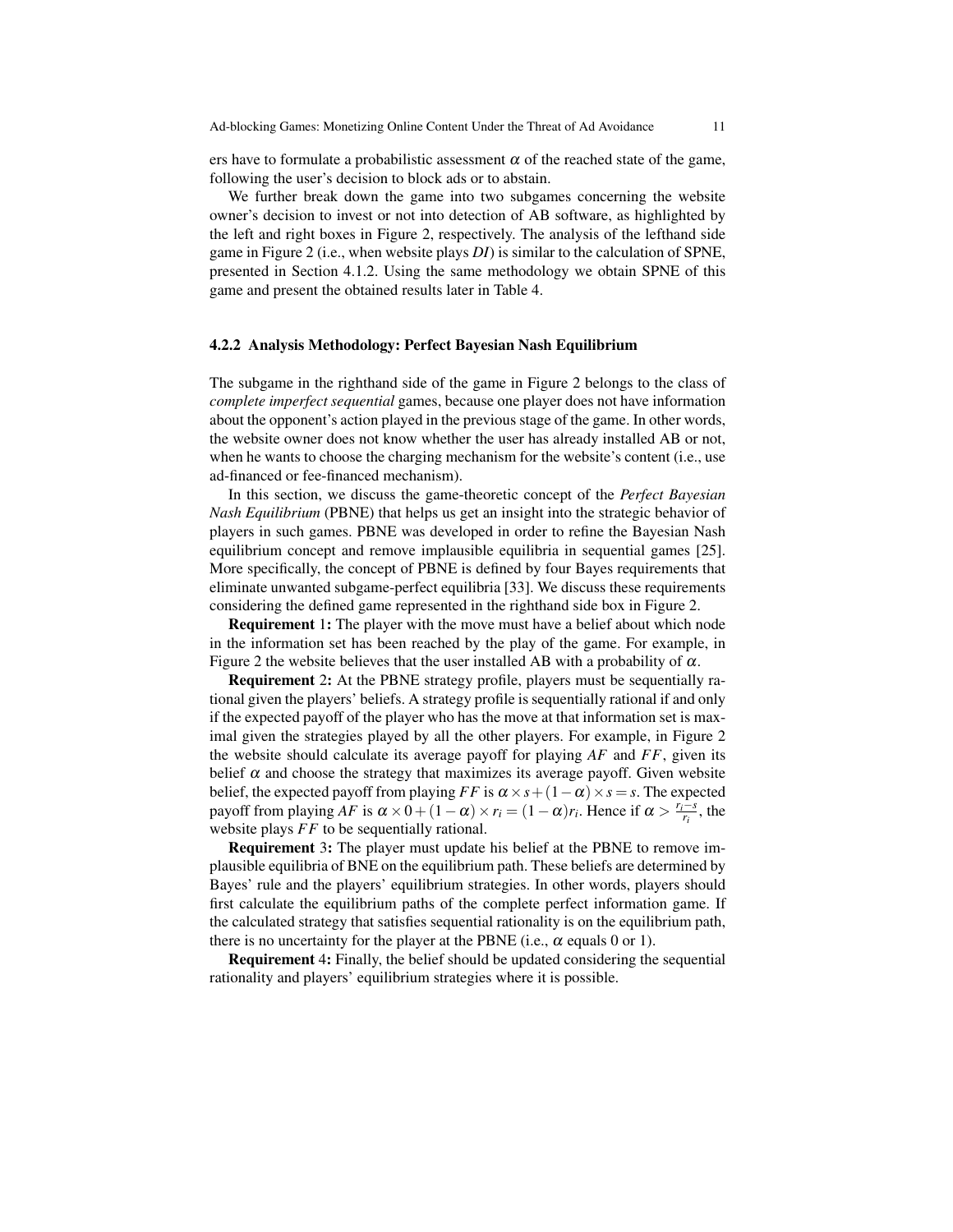In the righthand subgame presented in Figure 2, if  $b > s$ ,  $s < r_i$ , and  $C_B > c$  there exists an equilibrium path of (*A*|*P*,*AF*). Although, the user cannot play *P* when the website deploys  $AF$  strategy, we use  $A|P$  notation to represent the full strategy profile of the user at the equilibrium path. This means that if  $\alpha < \frac{r_i - s}{r_i}$ , the PBNE is  $(A|P, AF; \alpha = 0)$  (i.e., Requirement 3). Requiring that each player have a belief and act optimally given this belief suffices to eliminate the implausible equilibria for the belief of  $0 < \alpha < \frac{r_i - s}{r_i}$ . But, if  $\alpha > \frac{r_i - s}{r_i}$ , the PBNE is  $(A|P, FF; \alpha)$ , because we cannot eliminate any implausible equilibria for this strategy profile (i.e., Requirement 4). Similar calculations can be made for other cases.

#### 4.2.3 Results

Applying this methodology, we can derive results presented in tabular fashion for the righthand side (Table 3) and the lefthand side (Table 4) of Figure 2.

If website owners do not invest in detection, we observe that ad blocking happens in two instances (see Table 3). First, when consumers do not value the content highly enough to pay a fee  $(b < s)$ , and ad-blocking is cheap relative to ads' nuisance  $(C_B < c)$ . Second, if website owners believe it to be unlikely that consumers block ads ( $\alpha < \frac{r_i - s}{r_i}$ ) and blocking is cheap, then ad avoidance can persist even when users value the content sufficiently  $(b > s)$ . In both cases, the user will exploit his information advantage to avoid ad clutter while the website owner will gain nothing through the interaction (because he mistakingly relies on ad-funding, AF).

| $C_R < c$ |                                                                                                                                                                                                                                | $C_R > c$               |  |
|-----------|--------------------------------------------------------------------------------------------------------------------------------------------------------------------------------------------------------------------------------|-------------------------|--|
|           | $s > r_i$ (A P, FF; $\alpha = 0$ )                                                                                                                                                                                             | $(A P, FF; \alpha = 0)$ |  |
|           | $b > s \frac{r_i - s}{s}$<br>$s < r_i$ (A P, FF; $\alpha$ ) $\alpha > \frac{r_i - s}{r_i}$ (A P, FF; $\alpha$ ) $\alpha > \frac{r_i - s}{r_i}$<br>(B P, AF; $\alpha$ ) $\alpha < \frac{r_i - s}{r_i}$ (A P, AF; $\alpha = 0$ ) |                         |  |
|           |                                                                                                                                                                                                                                |                         |  |
| h < s     | $(B N, AF; \alpha = 1)$                                                                                                                                                                                                        | $(A N, AF; \alpha = 0)$ |  |

Table 3 PBNE of submodel without detection.

In contrast, with an investment in detection technology the website owner can partially crowd out the ill-effects of ad avoidance. He can successfully solicit a micropayment even when blocking technology is cheap as long as the user values the content sufficiently (see Table 4). However, the website owner will still not extract any benefits from a user who does not value the content highly and has access to cheap ad-blocking technology. Interestingly, the website owner is indifferent in the latter case about allowing the user to access the content freely (and with blocked ads) or not.

Importantly, the introduction of detection technology also lowers the threshold of what a user considers to be a cheap advertisement blocker, i.e., the consumer now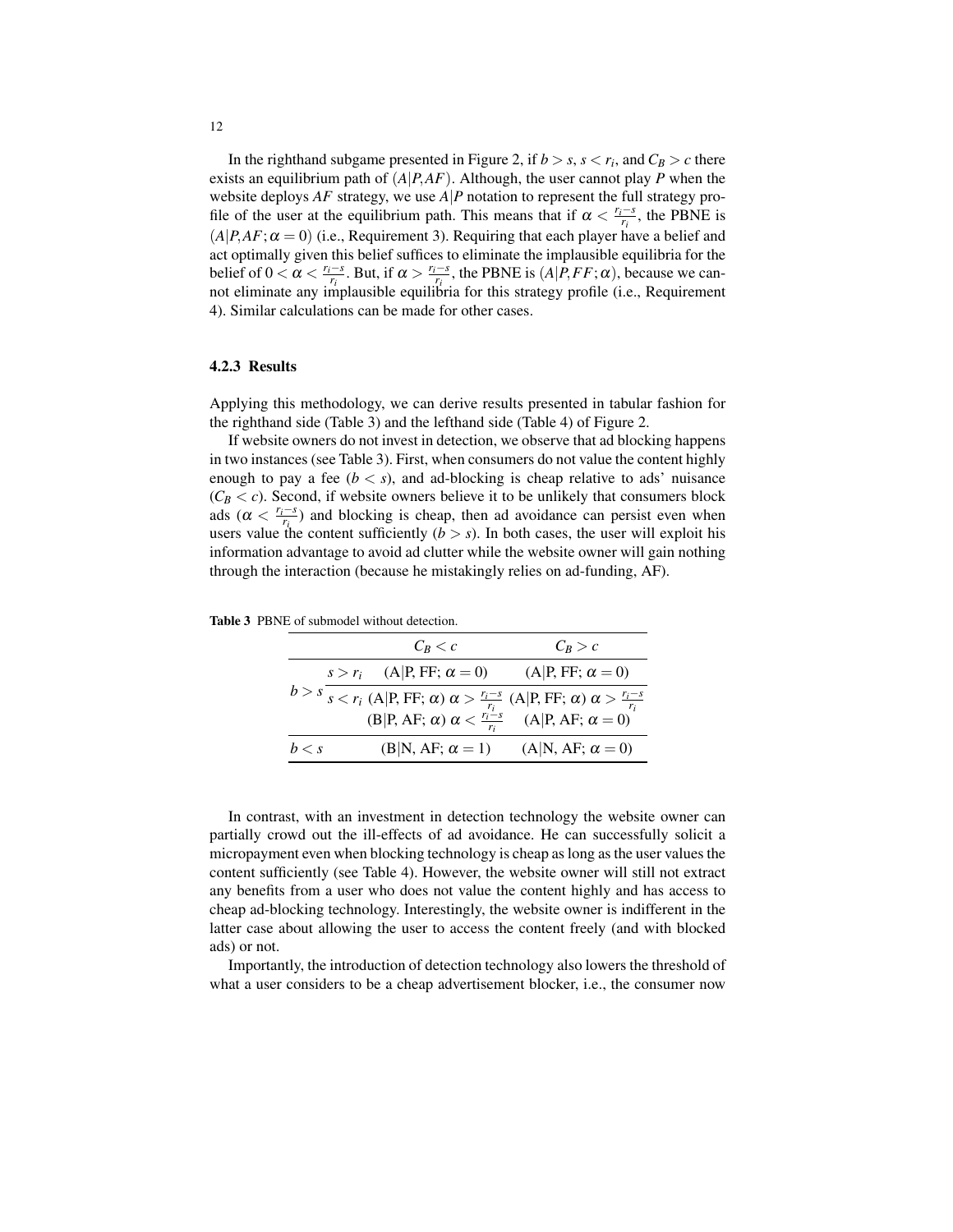Table 4 SPNE of submodel with detection.

|       |                        |                                       | $C_R < c-s$ $C_R > c-s$                                                                               |
|-------|------------------------|---------------------------------------|-------------------------------------------------------------------------------------------------------|
|       | (A P, FF)<br>$s > r_i$ |                                       |                                                                                                       |
|       |                        | $b > s$ $s < r_i$ (B P, FF) (A P, AF) |                                                                                                       |
|       |                        |                                       | $C_B < c - b$ $C_B > c - b$                                                                           |
| h < s |                        |                                       | $\frac{(\text{B} \text{N},\text{FF})}{(\text{B} \text{N},\text{AF})}$ $(\text{A} \text{N},\text{AF})$ |



Fig. 3 Case 2:  $b > s$  and  $s < r_i$ .



Fig. 4 Case 3: *b* < *s*.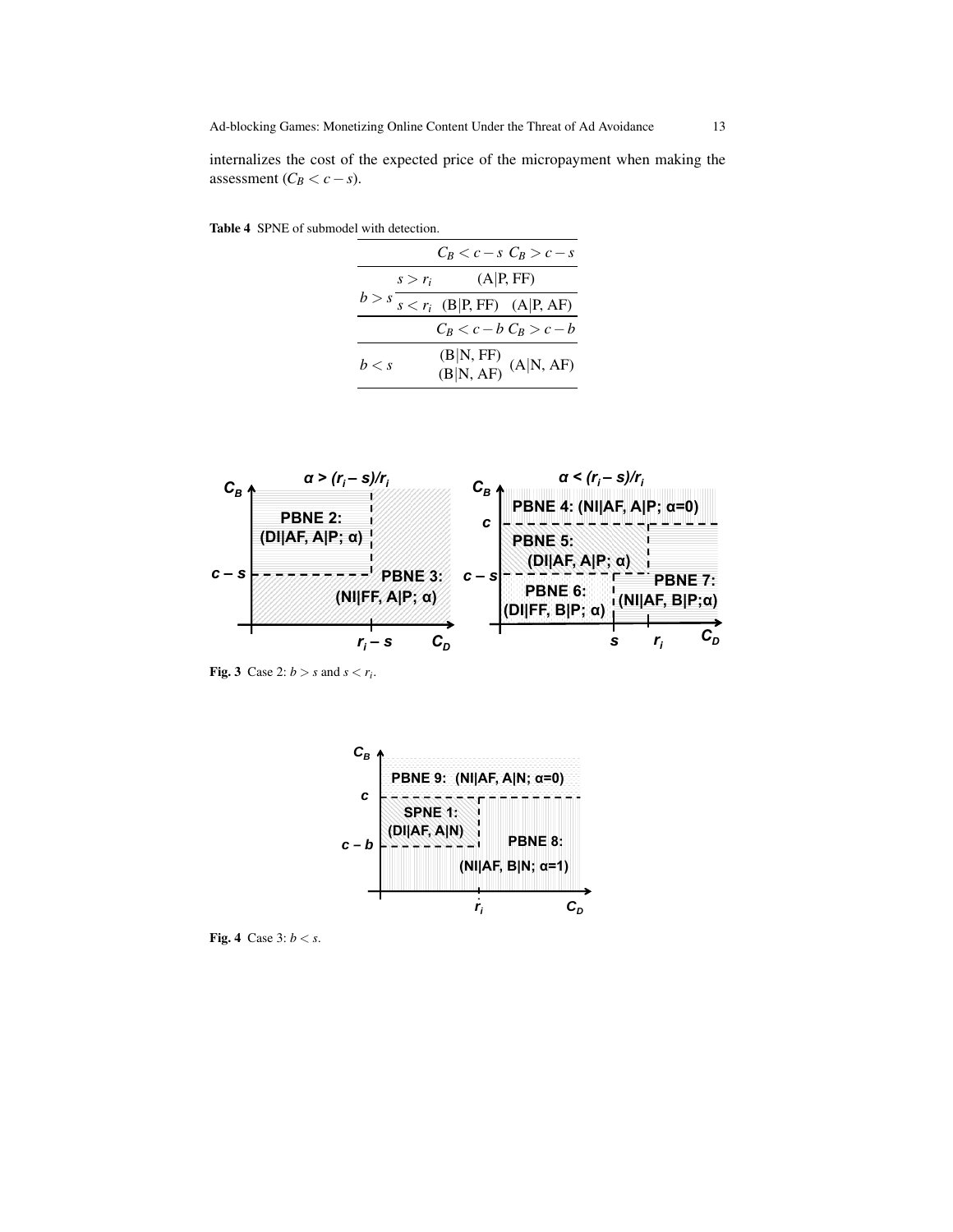We are now proceeding to visualize the space of equilibria from a different perspective in Figures 3 and 4 by integrating the results of the games from the lefthand and righthand side of Figure 2. The figures show how the equilibrium strategies of the players depend on the cost of detection, *CD*, and blocking, *CB*, technologies, respectively. We are breaking down the results based on the equilibrium beliefs of the website owner, i.e., Figure 3 is split according to the threshold belief,  $\alpha^* = \frac{r_i - s}{r_i}$ . Figure 4 shows the cases where the website owner is certain about the consumer's strategies. In addition (and not visualized), for the case of high content value,  $b > s$ , and low ad-revenue,  $s > r_i$ , we also find that website owners and users select PBNE1  $= (NI|FF, A|P; \alpha = 0)$ , independently of  $C_B$  and  $C_D$ .

## 5 Simulation approach and results

Our analysis in Section 4 provides a framework that content providers can use to determine which countermeasures concerning ad avoidance they should use to maximize the revenue. Our results show that the best response depends on the type of users that a given website serves. In this section, we illustrate how our framework can be used to determine the best response while taking into account different assumptions about user heterogeneity with respect to user perception of content and ads.

# *5.1 Simulation Setup*

We model the application of our framework to a popular website with specific and unique content that is of high value to its visitors (e.g., Financial Times). Financial Times is a good example as it is a content provider that deploys both monetization strategies: fee-financed and ad-financed. Our game-theoretic analysis shows that the outcome of the game depends mostly on the parameters that characterize visitors of a given website: users' benefit of viewing the content, users' cost of viewing ads with the content and ad revenue that the website earns for each pageview. As discussed in Section 3, the values of per impression ad revenue and users' benefit of viewing the content are available to the stakeholders, namely websites and ad networks. It is more difficult to obtain exact values for users' cost of viewing ads and to do so, websites could perhaps position themselves with respect to the reasons users have named in the survey on why they block ads (Table 1). Depending on how much they match users' criteria, they can estimate their visitors' costs. In addition, as we will show, knowing the distribution of such a variable for which the relevant parameter is the fraction of users who use ad-blocking software (e.g., available from Firefox statistics) is sufficient for the model.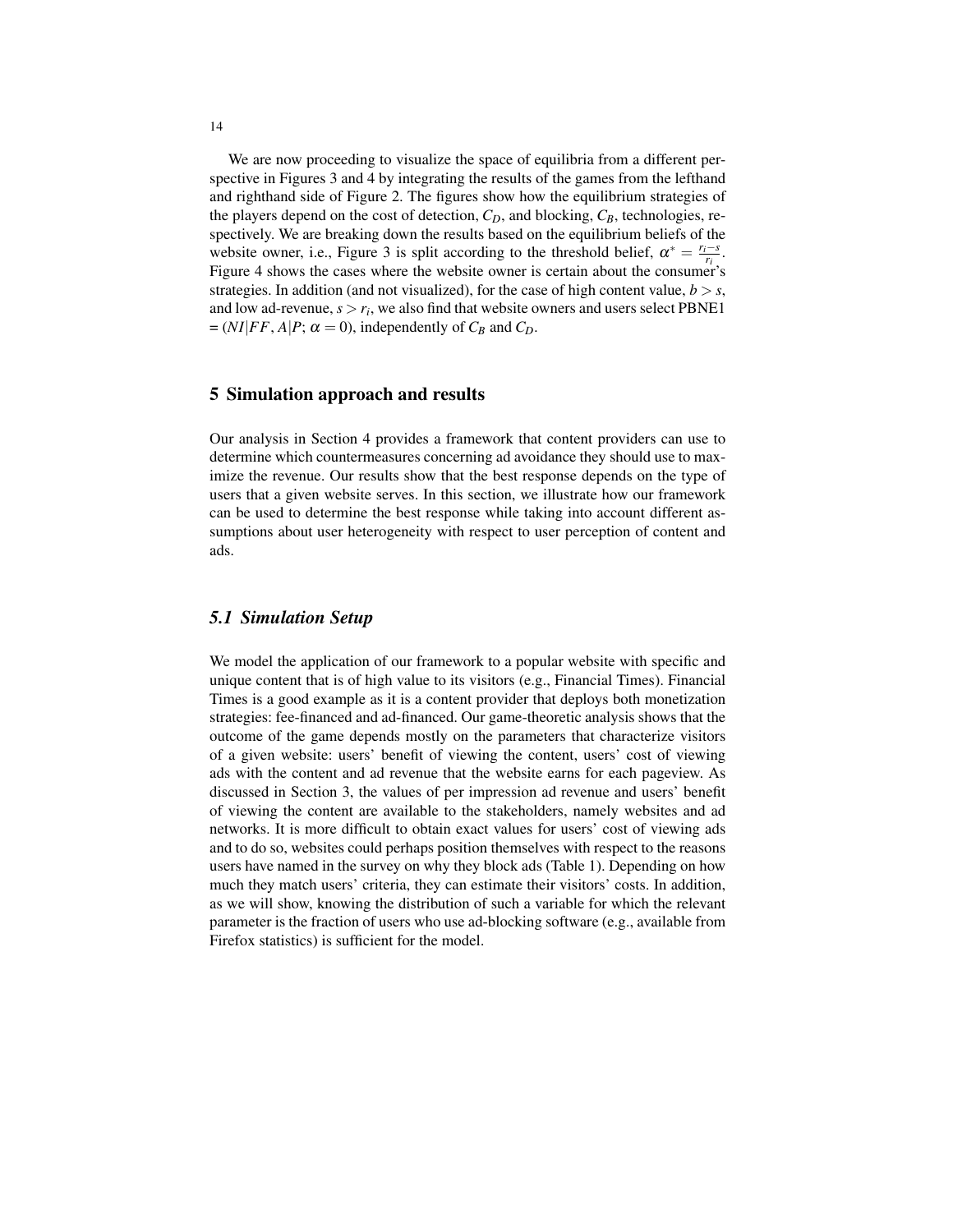We rely on Web analytic providers, Alexa and Google's DoubleClick Ad Planner, to obtain the data based on which we can estimate the parameter values. We use the following values in our evaluations:

- 1. The website receives 1 million pageviews per day, as reported by Google's DoubleClick Ad Planner [2].
- 2. In the case of fee-financed content, we consider a micropayment of  $s = $0.321$ per pageview. We compute this value based on the Financial Times' subscription fee of \$4.99 per week [12] and the 2.22 average number of pageviews per visitor per day, as reported by Alexa [1]. As explained in Section 4, the subscription fee should be the same for all users.
- 3. We model the impression-based ad revenue per pageview with a beta distribution represented in Figure 5 based on the estimated Cost-per-Mille (CPM) between \$1 and several tens of dollars [5]. CPM is a cost that advertisers pay for thousand impressions and thus we compute the per-pageview ad revenue as *CPM*/1000 for the considered values of CPM. We select skewed distribution as most of advertisers pay CPM in the range of couple of dollars and only a very few major advertisers pay a high CPM in the order of tens of dollars. The total ad revenue that the website can earn in our model is in the range of the reported ad revenues by the top blog websites [9] that have a similar number of daily pageviews [2].



Fig. 5 Distribution of user-generated impression-based ad revenue per pageview.

4. Benefit *b* (expressed in US dollars) of users viewing the content (Figure 6) is drawn from a beta distribution (in the range of values comparable to the impression-based ad revenue per pageview), such that 25% of the visitors would opt for fee-financed content (i.e., has  $b > s$ ). This number is in compliance with 25% of Financial Times's visitors paying for digital subscriptions [11]. In addition, for most of the websites user's benefit is high due to users' self-selection bias. The exact values are not necessary, the important parameter is the fraction of users accepting to pay the subscription fees.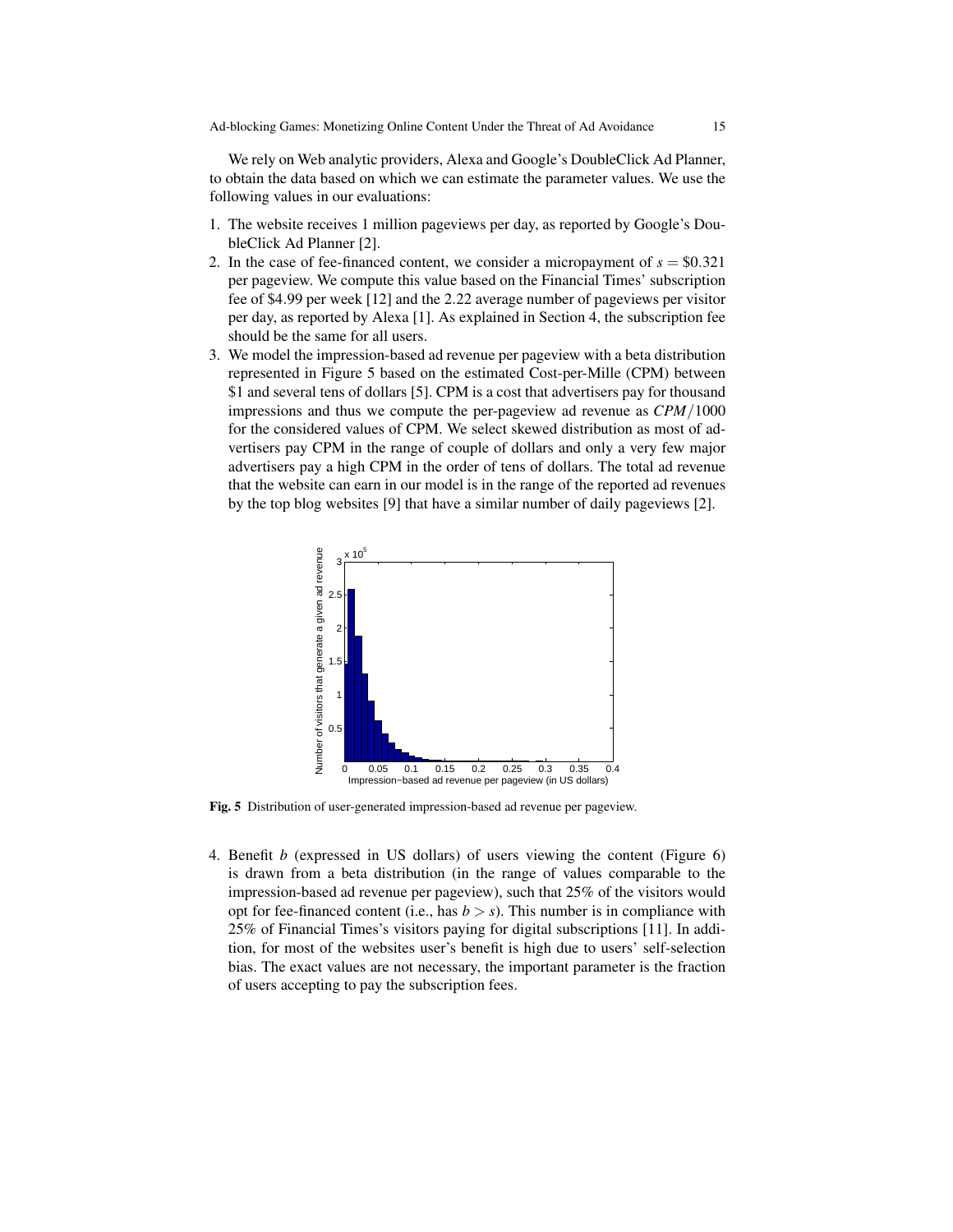

Fig. 6 Distribution of users' benefits of viewing content per pageview.

- 5. We consider a population of visitors that consists of: (i) users who dislike ads and therefore use AB software and (ii) users who do not use AB software and are heterogenous in how much they like or dislike ads. We assume that users who have installed AB software associate a high cost (expressed in US dollars) to viewing online ads. The cost may even surpass the benefit they associate to viewing the content. However, users that have not installed AB software may have an arbitrary cost of viewing ads. In other words, we do not interpret the absence of AB software as users necessarily liking ads. Therefore, the parameter *c* that represents users' costs of viewing ads is drawn from a bimodal distribution (Figure 7), that assigns a high cost to the users with AB software (the second mode of the distribution) and an arbitrary cost to users without AB software (the first and the second mode). The values of *c* are in the range comparable to the impression-based ad revenue per pageview and users' valuation of the content.
- 6. In practice, the cost of blocking ads  $(C_B)$  corresponds to the cost of installing and maintaining a browser add-on and subscribing to filter lists that define blocking rules. At the moment, the cost  $(C_D)$  of detecting AB software on users' machines corresponds to the cost of including a specific Javascript into Web pages. Nowadays, both of these costs (expressed in US dollars) are very small and we use values of  $C_B = $0.01 C_D = $0.001$  for our simulations. Note that these values represent costs per interaction and have such a low value as they are factored out on millions of users (for  $C_D$ ) and a number of pageviews per day (for  $C_B$ ). These costs may increase if an arms race develops between AB softwares and detection tools, as it was the case with pop-up ads and pop-up blockers [4]. We evaluate the effect of higher costs of blocking and detection later in the analysis.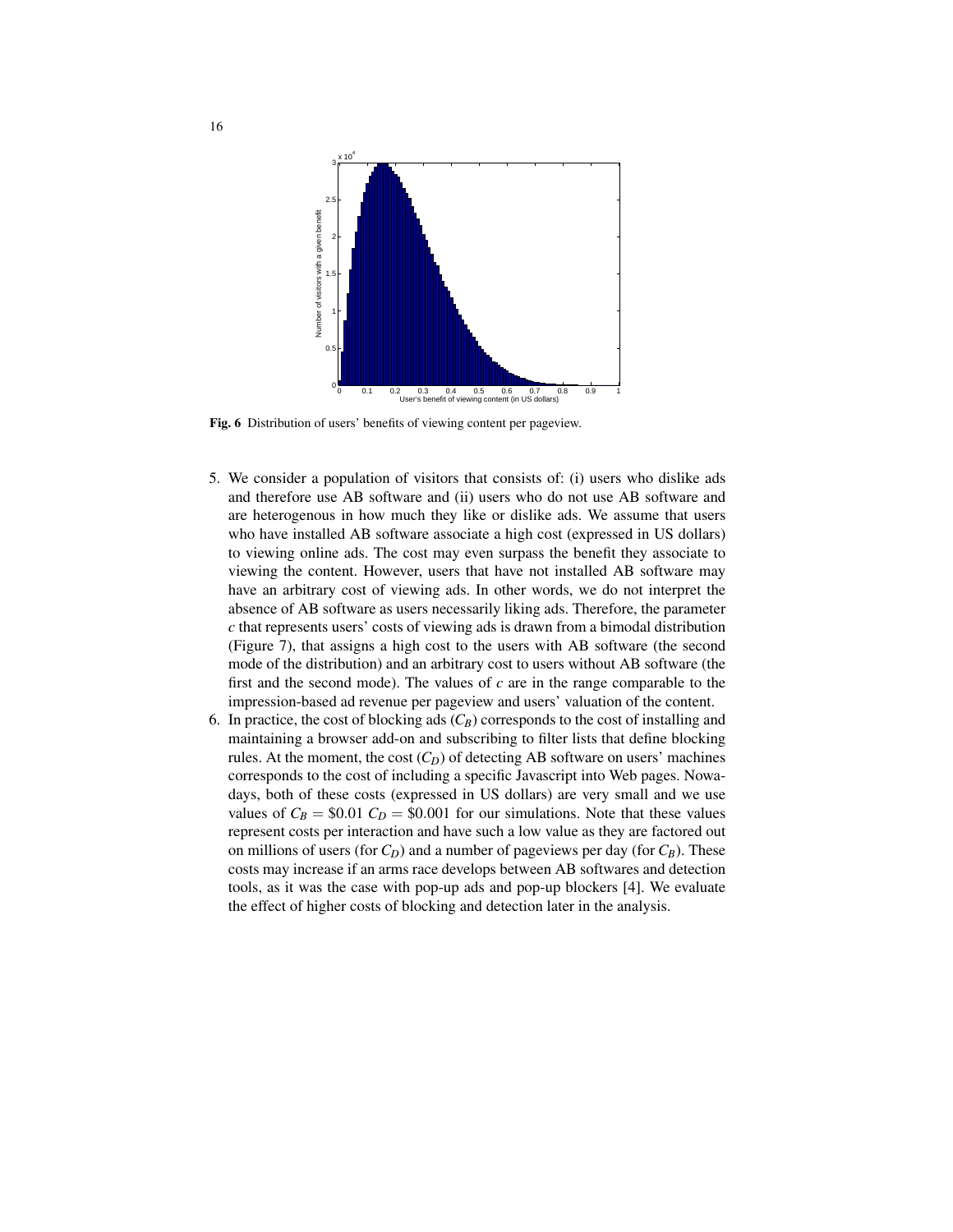

Fig. 7 Distribution of users' costs of viewing ads per pageview (Abstain - users without AB software; Block - users with AB software).

## *5.2 Results*

We simulate the interaction between the website and the population of users, based on our game-theoretic model and parameter values described above. First, we compare the revenues that the website obtains by deploying three different monetizing strategies: (i) serving ad-financed content (AF model) to all visitors, regardless of whether they use AB software or not; (ii) serving fee-financed (FF) content, where only users for which the benefit is higher than the subscription fee are the source of revenue; (iii) game-theoretic approach (GT model) where a website chooses an appropriate strategy according to our analysis, and can either serve ad-financed or fee-financed content to different users. The fraction of users that use AB software is a variable in our simulations.

Figure 8 depicts the daily revenue of the website, for the three models, depending on the fraction of users that use AB software. We observe that the revenue that the website obtains with GT monetizing model is superior to using pure fee-financed or ad-financed models. The reasoning behind such a result is as follows. In the AF model, users with AB software do not generate ad revenue for the website, as ad impressions are blocked on their machines. The higher is the number of users with AB software, the higher is the revenue loss for the website. In the FF model, only users who value the content more than the subscription fee are willing to pay, thus the revenue is not influenced by the users who use AB, only by the number of subscriptions. FF revenue depends on the subscription fee that the website can charge, which mostly depends on the content it serves and how valuable it is to its visitors. The GT model represents a compromise between AF and FF. For users who dislike ads, but value content enough to pay subscription fees, the website will apply FF strategy. With AF, the website cannot make profit out of these users as they block ads. For users who do not dislike ads as much, the website might either use FF or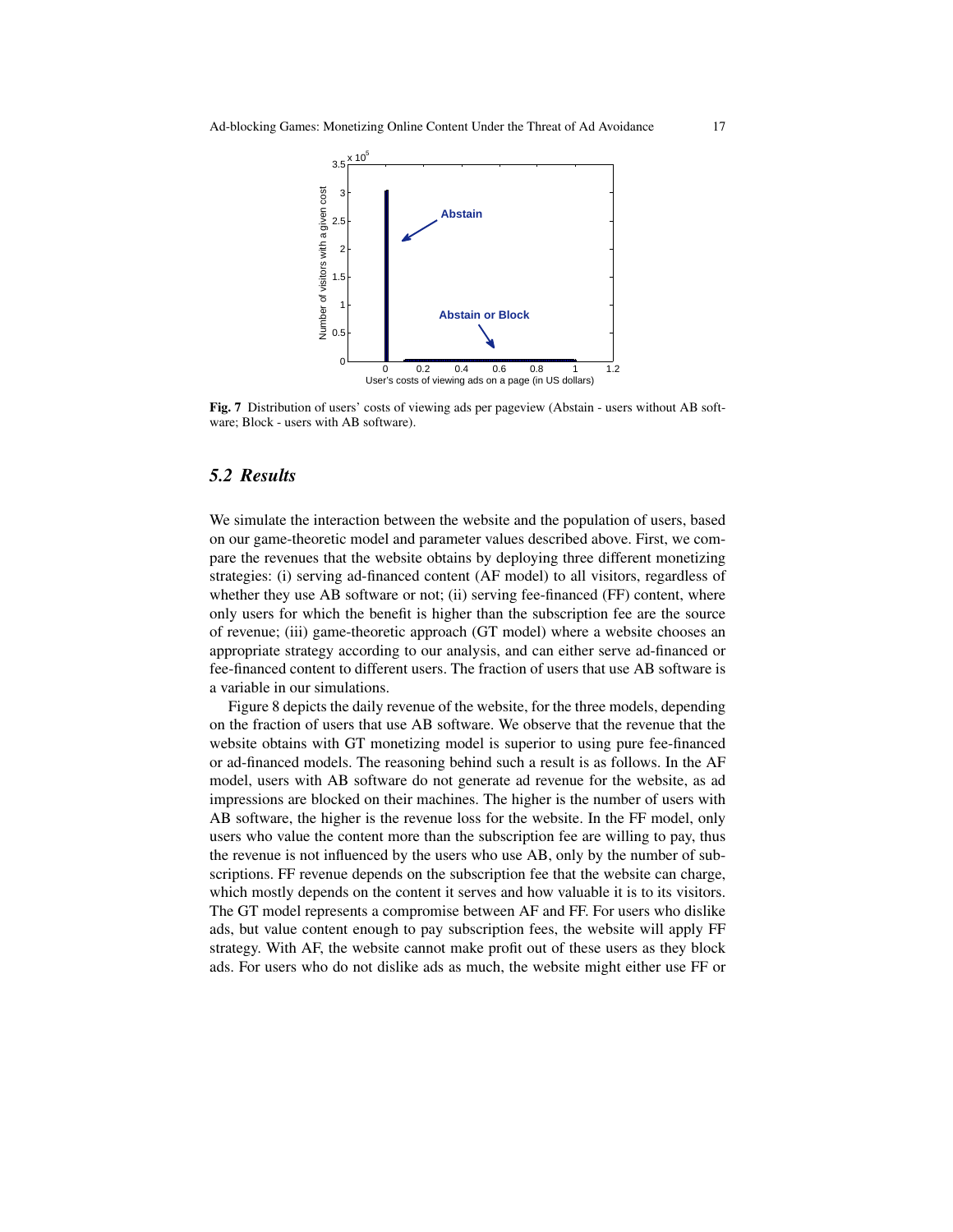

Fig. 8 Website's daily revenue (in US dollars) with different monetizing models.

AF strategy, whichever is more profitable. Thus, the GT model enables the website to take into account users' heterogeneity and maximize its profit.



Fig. 9 Fraction of visitors that generate revenue for each monetizing model.

In Figure 9 we show the fraction of users that generate profit for the website with the three monetizing models. Curve labeled *AF-Block* represents the fraction of users from which the website profits in the AF model. In this model, the ad revenue is generated only by the users without AB software. Note that nevertheless all users obtain the content. In the fee-financed model, only the users who opt to pay the subscription generate the revenue for the website and obtain the content (*FF* curve<sup>2</sup> ). In the GT model, the website profits from serving ad-financed content to a fraction of users (*GT-AF* curve) and fee-financed content to another fraction of users

<sup>2</sup> Note that *FF* curve overlaps with *GT-FF* curve.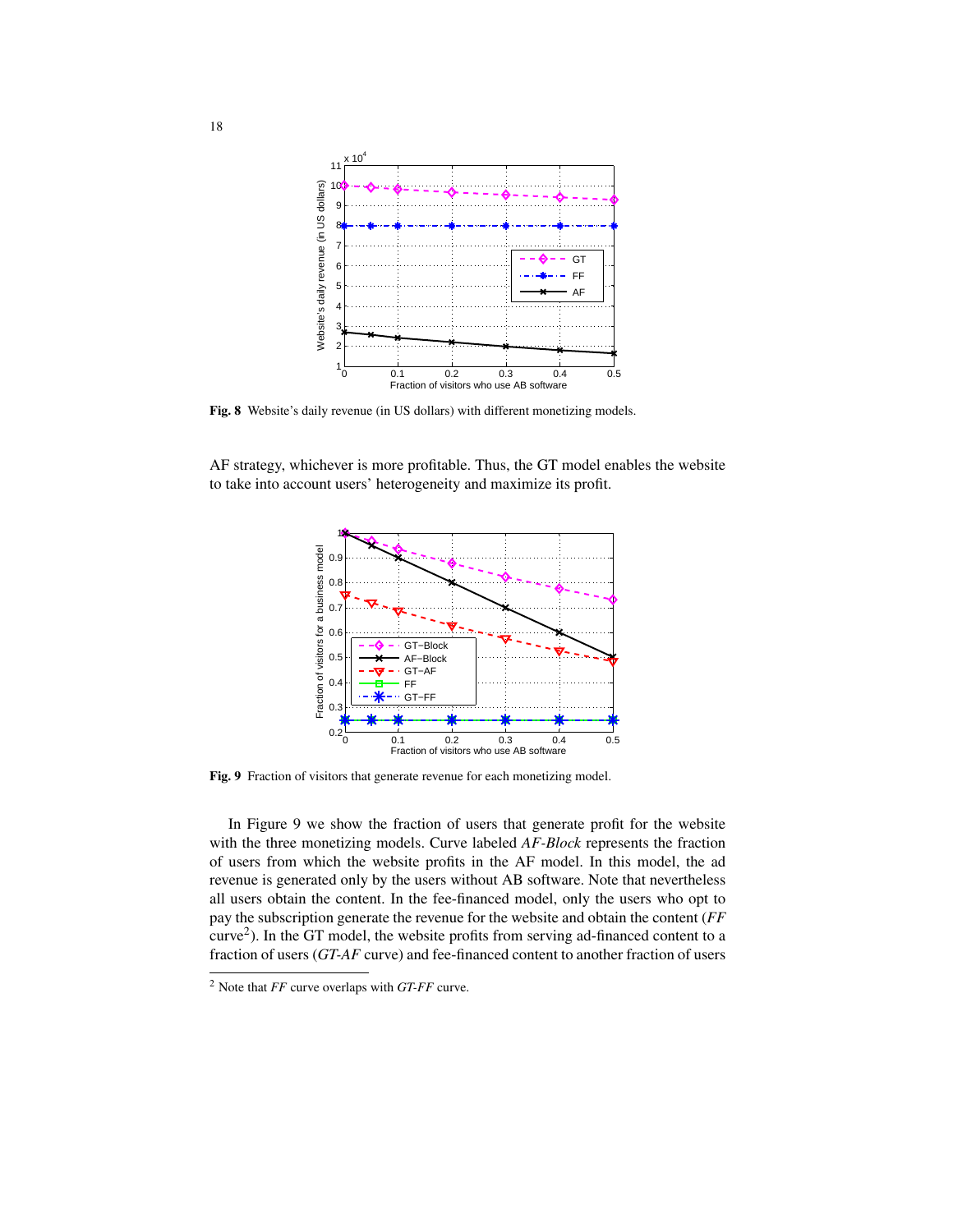(*GT-FF* curve). Users served with ad-financed content are those who: (i) accept to view ads in exchange for free content (for which the outcome of the game is PBNE 9:  $(NI|AF, A|N; \alpha = 0)$ , or (ii) value the content more than they dislike ads, but not enough to pay the subscription fee for ads-free content (for which the outcome of the game is SPNE 1: (*DI*|*AF*,*A*|*N*)). Users who are served fee-financed content are those who: (i) dislike ads but value the content, or (ii) users who accept ads but also value the content, thus leaving the choice to the website that may decide to offer the subscription model to such users as it may be more profitable. These are the users for which the outcome of the game is PBNE 1:  $(NI|FF,A|P;\alpha=0)$ . We observe that the total fraction of users that generate the revenue for the website in the GT model (*GT-Block*) is higher than in either AF or FF model.

Users who do not generate revenue and do not obtain the content in the GT model are those who dislike ads and do not value the content enough to pay subscription fees. This case corresponds to PBNE 8:  $(NI|AF, B|N; \alpha = 1)$ . Note that the impact of the users with AB software is smaller in the GT model, and we see that in the worst case about 27% blocks ads (and generate revenue loss for the website) compared to the 50% in the AF model. These results are in line with the results in Figure 8 and explain why the website earns more with the GT monetizing model. In the worst case, the GT revenue is around 12% higher than FF revenue and it may not seem justified to deploy GT model for that increment in the revenue. However, one major advantage of the GT model is that it maximizes the number of users who obtain the content (73% in the GT model compared to 25% in the FF model, in the worst case). We conclude that the GT model allows the website to adapt its monetizing strategy such that it maximizes the number of visitors from whom it profits, as well as its visibility or impact factor.

As discussed previously, the website may deploy a strategy of making it more difficult for AB software to filter out and block ads. In our GT model, this action can be represented with an increase in the users' cost of blocking ads and a higher investment in the detection. We simulate the effect of a higher blocking and investment costs ( $C_B \in 0.01, 0.1, 0.5, 0.7, 1$  and  $C_D = $0.1$ )) and represent the results in Figure 10. Different curves correspond to the fraction of users that the website can profit from in the GT model, considering a different cost of blocking. We observe that the fraction of users that will block ad-financed content decreases with the increase in the cost of blocking ads. As both the website and users are behaving strategically in the GT model, with the higher cost rational users deter from blocking ads and it shows that the website has a good return-on-investment with the strategy of making ad blocking more difficult.

In summary, we have illustrated how a website may use our framework in practice to determine the best monetizing strategy given the population of users it serves. We have demonstrated how a website maximizes its revenue with a strategic choice of its best response when facing users with different preferences with respect to ads and content. Such a strategic behavior allows for the website to maximize the number of users from which it can profit, as well as to apply the strategy that maximizes the profit. Users' strategic behavior allows them to maximize their utility as well, by having a choice of viewing ad-financed or fee-financed content.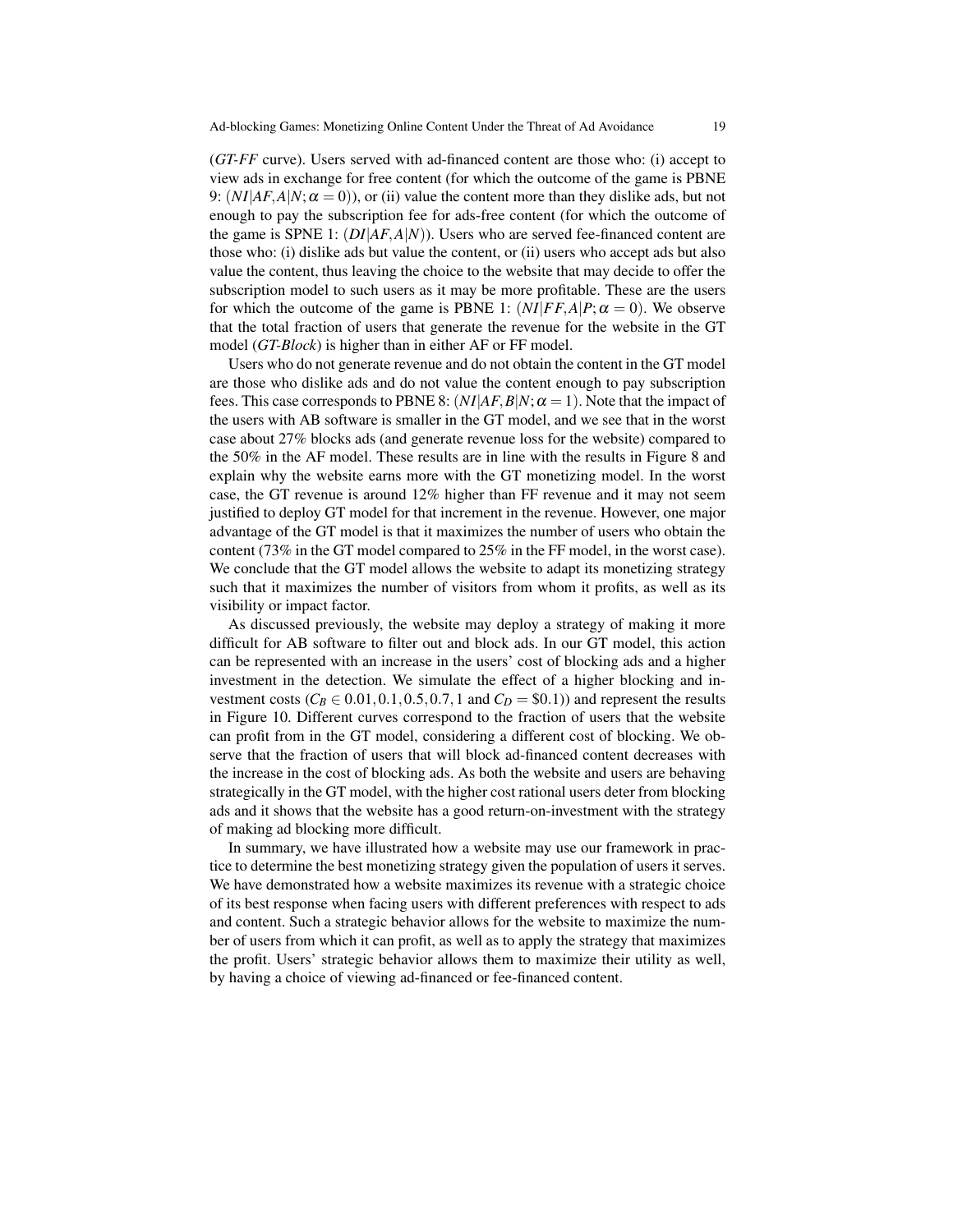

Fig. 10 Fraction of visitors that generate revenue in the GT model, considering higher blocking and detection costs.

# 6 Conclusion

In this paper, we conduct a systematic study of the consequences of ad-blocking on the business model of content providers. We develop a framework usable by content providers to ponder their options to mitigate the consequences of ad avoidance techniques. We carefully devise and analyze a game-theoretic model of the impressionbased ad revenue mechanism and illustrate with simulations the impact of different strategies under parameter assumptions motivated by real-world data. Our analysis shows that deploying a game-theoretic approach, i.e., strategically applying feefinanced or ad-financed monetization strategy, and treating each user individually yields higher revenues for publishers, compared to deploying one strategy across all users. Also, understanding the distribution of users' aversion to ads and valuation of the content is essential for publishers to make a well-informed decision. We expect that our modeling and simulation assumptions are a reasonable, but likely not a perfect fit for every situation involving content providers and ad avoiders. In future work, we intend to further explore deviations from our modeling assumptions and expand our framework to additional problem areas.

The current paper is only a first step to account for the complicated interactions between ad avoidance and content monetization. For example, a promising area for additional work is to more carefully address the impact of the negative feedback spiral caused by the presence of ad-blocking under the presence of limited information. A loss of revenue through an increase of website visitors who use ad-blocking software will frequently trigger a more aggressive pursuit of advertisement opportunities. Those might even include consumer-unfriendly affiliate marketing schemes. While this may create short-term benefits, additional consumers will depart or try to avoid these practices.

In addition, we aim to consider measures of concentration and interdependency in the ad industry. For example, a recent study shows that Google-controlled cookies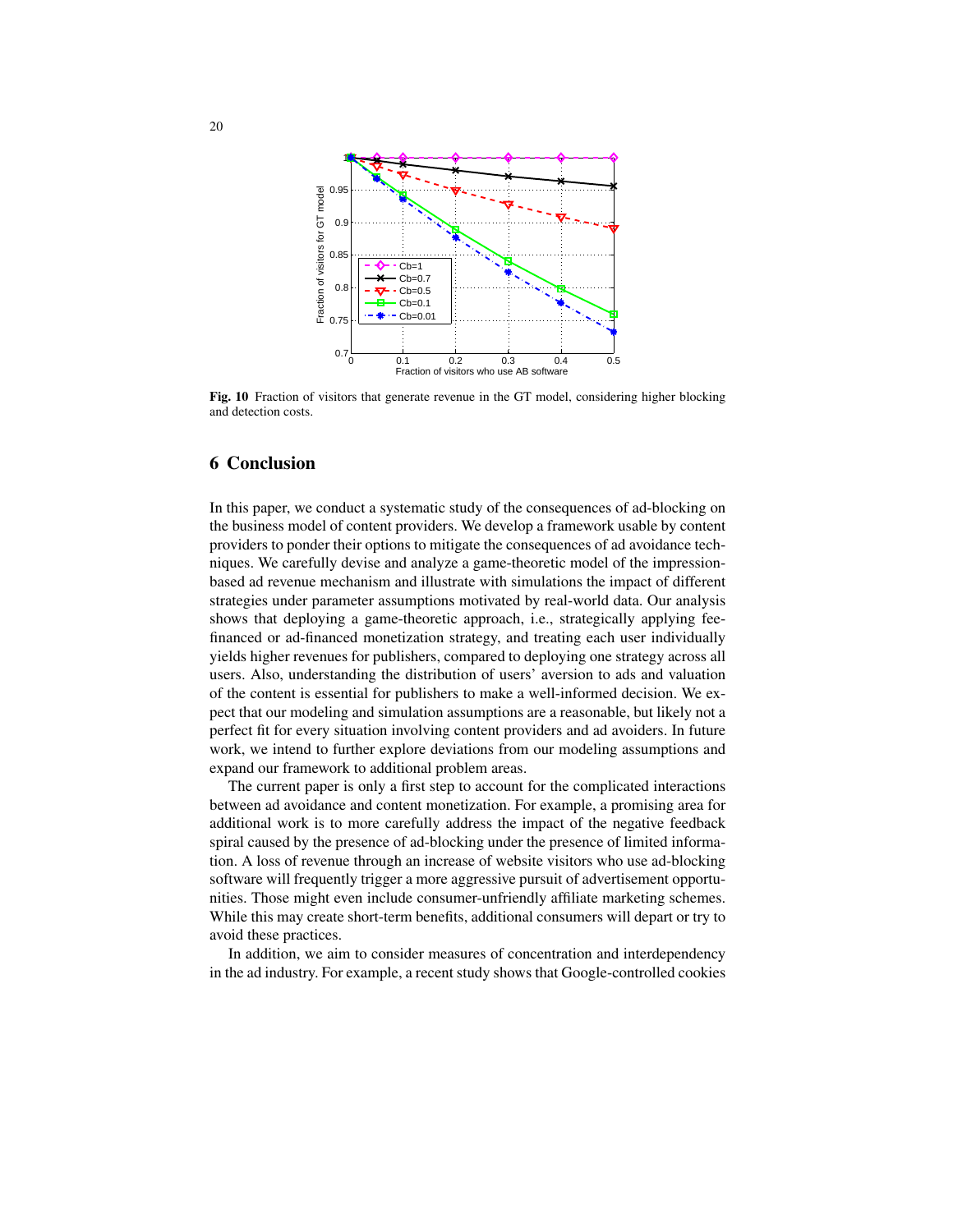were present on 97 of the top 100 websites [18]. The same study also documents the growing intricacy of tracking attempts that will make it very difficult for users to find adequate countermeasures in absence of market (self-)regulation.

In conclusion, we expect content providers that serve a technology-minded audience to suffer most from ad avoidance technologies. And, in absence of a broad consensus between the ad and content industry, on the one side, and consumers, on the other side, the trend towards blocking of advertisement is likely to grow. Resistance to user tracking and the desire for ad blocking are tightly interwoven, even though we do not model the related long term trends in the moment, i.e., users rarely become technology-savvy ad avoiders over night. However, the potential for a significant shift in consumer behavior is large and should not be under-appreciated.<sup>3</sup>

# 7 Acknowledgments

We thank the anonymous reviewers and workshop participants for their valuable comments and feedback. The presentation at the workshop is partially supported by travel funding from the Volkswagen Foundation.

# References

- 1. Alexa, The Web Information Company. Available online at http://www.alexa.com/siteinfo/ft.com
- 2. DoubleClick Ad Planner by Google. Available online at https://www.google.com/adplanner/
- 3. Bezos calls Amazon experiment "a mistake". Available online at http://www. bizjournals.com/seattle/stories/2000/09/25/daily21.html (2000)
- 4. Can't stop the pop-ups. Available online at http://news.cnet.com/Can% 27t-stop-the-pop-ups/2100-1024\_3-5226273.html (2004)
- 5. The Average CPM Rates Across Different Verticals. Available online at http://www.labnol.org/internet/average-cpm-rates/11315/ (2010)
- 6. Arstechnica Opposition Letter. Available online at
- http://static.arstechnica.com/oppositionletter.pdf (2011) 7. Google One Pass.
- Available online at http://www.google.com/landing/onepass/ (2011) 8. NYTimes' "Fair" Prices. Available online at http://www.mondaynote.com/2011/ 03/21/nytimes-\%E2\%80\%9Cfair\%E2\%80\%9D-prices/ (2011)
- 9. Top Earning Blogs. Available online at http://onlineincometeacher.com/ money/top-earning-blogs/#.Tre9pLJkxbw (2011)
- 10. Data Collection Arms Race Feeds Privacy Fears. Available online at www.chicagotribune.com/business/sns-rt-us-data-collectiontre 81i0ap-20120219,0,2999768.story (2012)
- 11. Financial Times, Digital Subscribers. Available online at http://aboutus.ft.com/ corporate-information/ft-company/#axzz1d16rUEub (2012)

<sup>&</sup>lt;sup>3</sup> A 2010 study revealed that up to 40% consumers are willing to change their online behavior if advertisers were collecting data [31].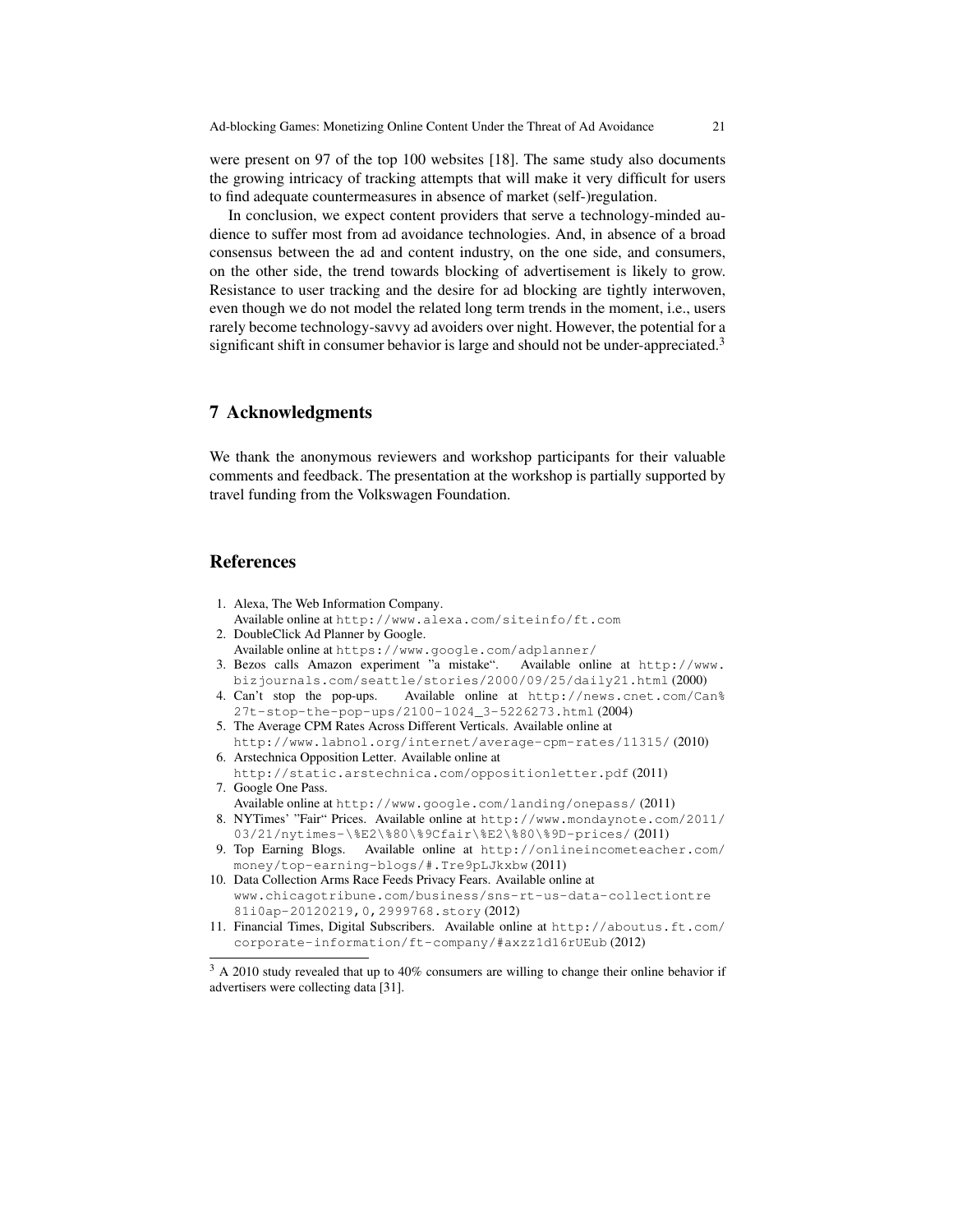- 12. Financial Times, Subscription Fees. Available online at https://registration.ft. com/signup/standard\?segid=70152&execution=e1s1 (2012)
- 13. Google Privacy Changes Must Be Stopped, Group's Lawsuit Says. Available online at http://www.businessweek.com/news/2012-02-13/google-privacy -changes-must-be-stopped-group-s-lawsuit-says.html (2012)
- 14. PayPal Merchant Services. Available online at https://merchant.paypal.com/ cgi-bin/marketingweb?cmd=\_render-content&content\_ID=merchant/ digital\_goods (2012)
- 15. Acquisti, A., Varian, H.R.: Conditioning prices on purchase history. Marketing Science 24, 367–381 (2005)
- 16. Anderson, S., Gans, J.: Platform siphoning: Ad-avoidance and media content. American Economic Journal: Microeconomics 3(4), 1–34 (2011)
- 17. Aycock, J.: Spyware and Adware (Advances in Information Security). Springer Verlag (2010)
- 18. Ayenson, M., Wambach, D.J., Soltani, A., Good, N., Hoofnagle, C.J.: Flash Cookies and Privacy II: Now with HTML5 and ETag Respawning. World Wide Web Internet And Web Information Systems (2011)
- 19. Cho, C., Cheon, H.: Why do people avoid advertising on the internet? Journal of Advertising 33(4), 89–97 (2004)
- 20. Cohen, N.: Whiting out the ads, but at what cost? The New York Times (2007)
- 21. Commission, F.T.: Protecting consumer privacy in an era of rapid change: A proposed framework for businesses and policymakers. Preliminary FTC Staff Report. (2010)
- 22. Edelman, B., Ostrovosky, M., Schwarz, M.: Internet advertising and the generalized secondprice auction: Selling billions of dollars worth of keywords. American Economic Review 97(1), 242–259 (2007)
- 23. Fisher, K.: Why ad blocking is devastating to the sites you love. Ars Technica (2010)
- 24. Fudenberg, D., Levine, D.: Subgame-perfect equilibria of finite- and infinite-horizon games. Journal of Economic Theory 31(2), 251–268 (1983)
- 25. Fudenberg, D., Tirole, J.: Perfect Bayesian equilibrium and sequential equilibrium. Journal of Economic Theory 53(2), 236–260 (1991)
- 26. Ha, S.: An intelligent system for personalized advertising on the internet. In: K. Bauknecht, M. Bichler, B. Pröll (eds.) E-commerce and Web technologies (LNCS 3182), pp. 21-30. Springer Verlag (2004)
- 27. Haskins, J.: Commercial skipping technology and the new market dynamic: The relevance of antitrust law to an emerging technology. Duke Law & Technology Review (6) (2009)
- 28. Isaacson, W.: How to save your newspaper. TIME Magazine (2009)
- 29. Kelly, L., Kerr, G., Drennan, J.: Avoidance of advertising in social networking sites: The teenage perspective. Journal of Interactive Advertising 10(2), 16–27 (2010)
- 30. Kshetri, N.: The economics of click fraud. IEEE Security & Privacy pp. 45–53 (2010)
- 31. McDonald, A., Cranor, L.: Americans' attitudes about internet behavioral advertising practices. In: E. Al-Shaer, K. Frikken (eds.) WPES, pp. 63–72 (2010)
- 32. Mungamuru, B., Weis, S.: Competition and fraud in online advertising markets. In: G. Tsudik (ed.) Financial Cryptography, *LNCS*, vol. 5143, pp. 187–191. Springer (2008)
- 33. Okada, A.: Perfect bayesian equilibrium and sequential equilibrium. In: J. Cochran, L. Cox, P. Keskinocak, J. Kharoufeh, C. Smith (eds.) Wiley Encyclopedia of Operations Research and Management Science. John Wiley & Sons (2010)
- 34. Palant, W.: Adblock Plus User Survey. Available online at http://adblockplus.org/ blog/adblock-plus-user-survey-results-part-2 (2011)
- 35. Press, A.: Goldman Sachs forecasts online ad slowdown in 2012. Available from multiple news sources. (2011)
- 36. Rainie, L., Purcell, K.: State of the news media 2010: Online economics and consumer attitudes. Report produced by the Pew Internet Project and the Pew Research Center's Project for Excellence in Journalism. (2010)
- 37. Shah, S.: Ad-Skipping and Time-Shifting: A Theoretical Examination of the Digital Video Recorder (2011). Working paper. University of Virginia.

22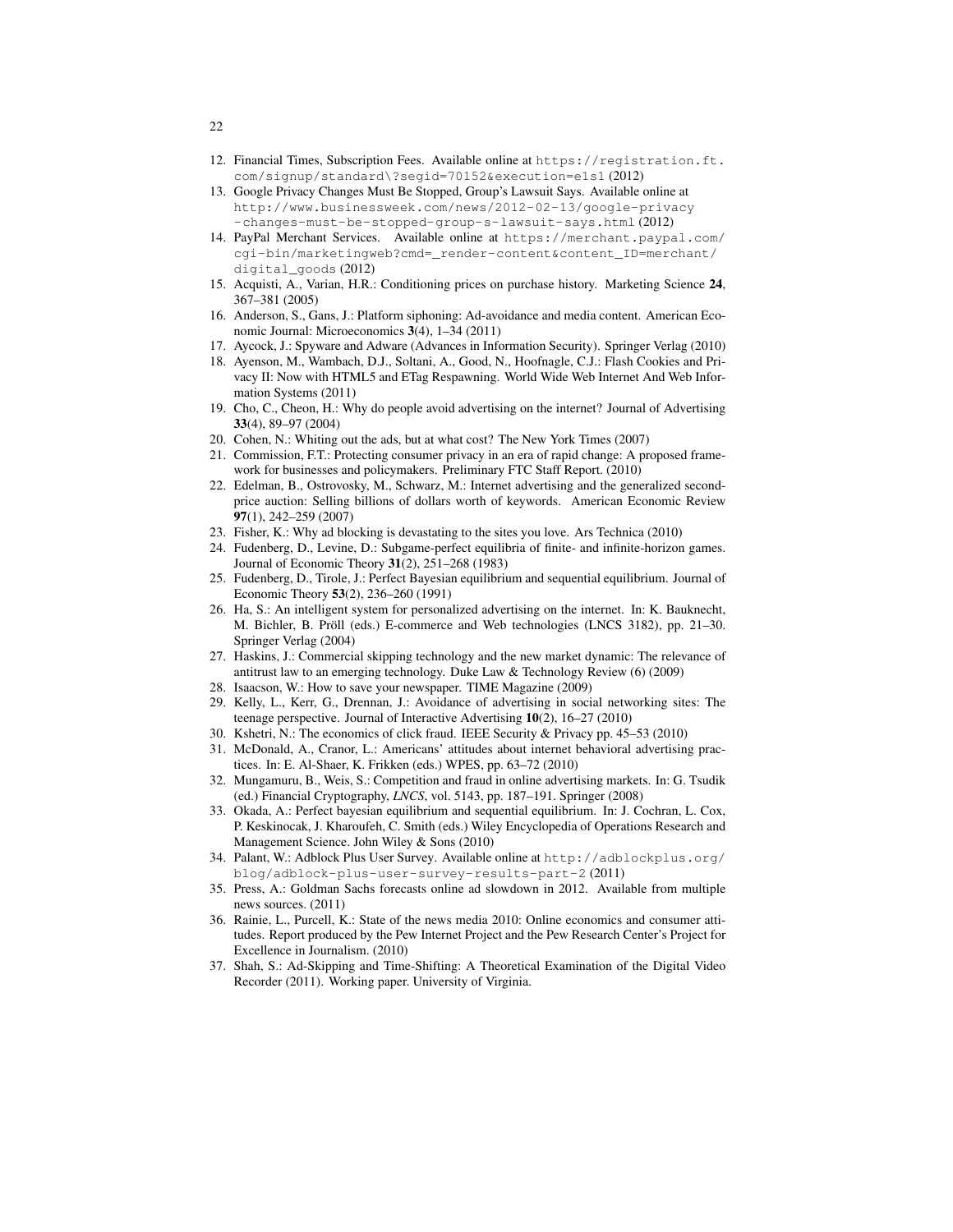- 38. Sindik, A., Graybeal, G.: Newspaper micropayments and millennial generation acceptance: A brand loyalty perspective. Journal of Media Business Studies 8(1), 10–20 (2011)
- 39. Singh, A., Potdar, V.: Blocking online advertising A state of the art. In: Proceedings of the 2009 IEEE International Conference on Industrial Technology (ICIT) (2009)
- 40. Smith, W.: Consumer Resistance to Marketing Reaches All-Time High, Marketing Productivity Plummets, According to Yankelovich Study (Yankelovich President J. Walker Smith Addressed Topic at AAAA Conference Today) (2004)
- 41. Snow, N.: The TiVo question: Does skipping commercials violate copyright law? Syracuse Law Review 56(1), 27–84 (2005)
- 42. Speck, P., Elliott, M.: Predictors of advertising avoidance in print and broadcast media. Journal of Advertising 26(3), 61–76 (1997)
- 43. Tåg, J.: Paying to remove advertisements. Information Economics and Policy 22(4), 245–252 (2009)
- 44. Turow, J., King, J., Hoofnagle, C., Bleakley, A., Hennessy, M.: Americans reject tailored advertising and three activities that enable it. Available at University of Pennsylvania Scholarly Commons. (2009)
- 45. Vallade, J.: AdBlock Plus and the legal implications of online commercial-skipping. Rutgers Law Review 61(3), 823–853 (2009)
- 46. Varian, H.: Position auctions. International Journal of Industrial Organization 25(6), 1163– 1178 (2007)
- 47. Varian, H., Wallenberg, F., Woroch, G.: The demographics of the do-not-call list. IEEE Security & Privacy 3(1), 34–39 (2005)
- 48. Wilbur, K.: A two-sided, empirical model of television advertising and viewing markets. Marketing Science 27(3), 356–378 (2008)